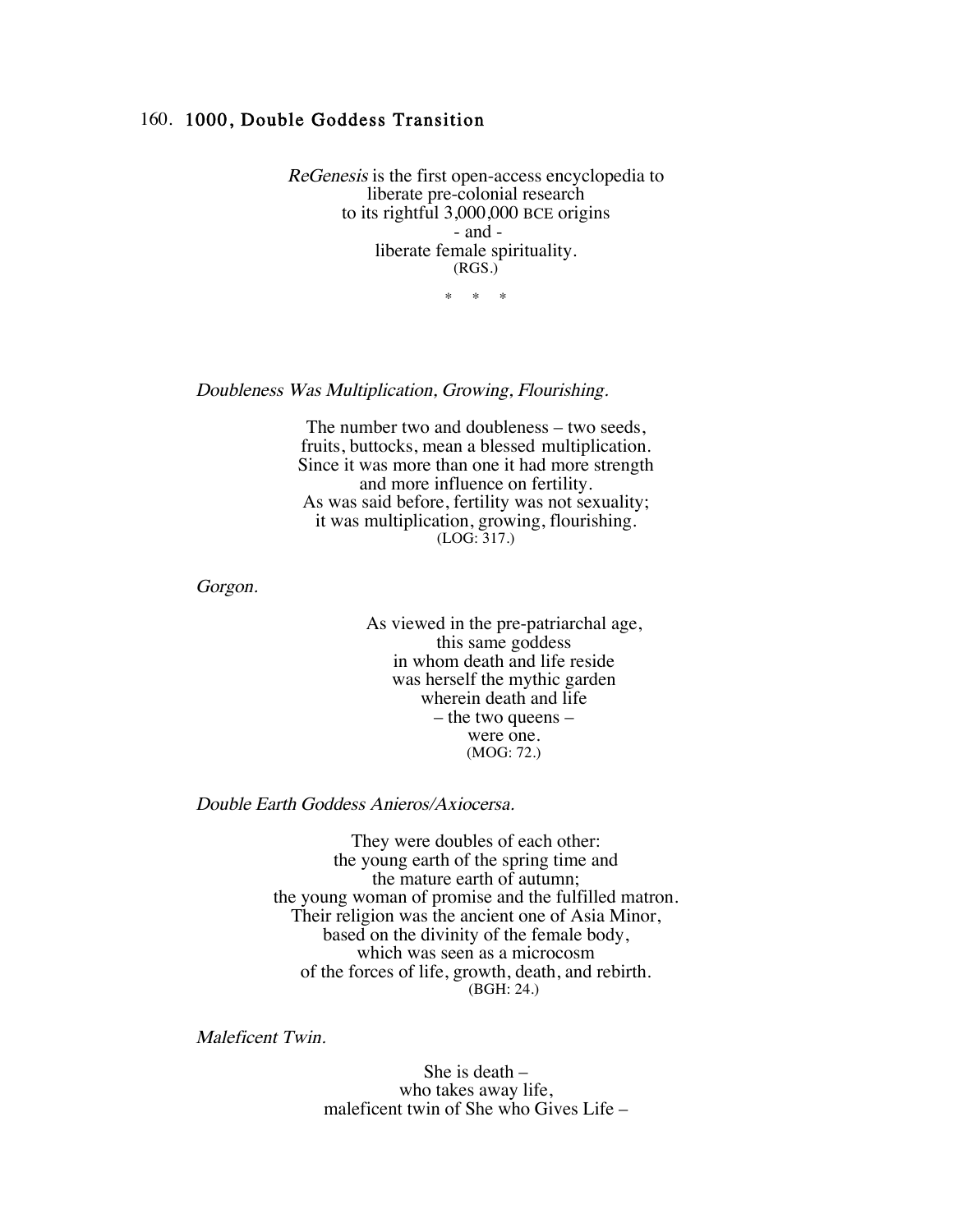ominous in flight on great, outstretched wings. (LOG: 187.)

Oneness of Their Divinity.

Demetres is a name sometimes given to Demeter and Persephone/Kore that not only 'stresses the oneness of their divinity' but also can make it difficult to tell mother and daughter apart, illustrating an archetypal mother/daughter bond. (TLG: 161.)

Demetres Reunited.

The two images represent one goddess in two guises, her older and younger aspects: in the winter they are separated but come the spring they are once again reunited. (TLG: 161.)

Nature Union.

The double goddess is the union of nature's immortal cycles of death and rebirth with the lunar phases of the moon as seen in the Demeter (Demetres) and Kore/Persephone myth. (RGS: 1000, Double Goddess Transition.) (MG: 368.)

Nature's Immanence.

The goddess is immanent rather then transcendent, therefore physically manifest.  $\overline{(LOG:316.)}$ 

Immanence.

The labyrinth is based on the epistemology of immanence, including the natural law of birth – death – and renewal. (EAJ: 2015.)

Symphysis of Their Antipathies.

The hilariohoot of Pegger's Windup cumjustled as neatly with the tristitone of the Wet Pinter's as were they *isce el ille* equals of opposites, evolved by one–same power of nature or of spirit, iste, as the sole condition and means of its himundher manifestation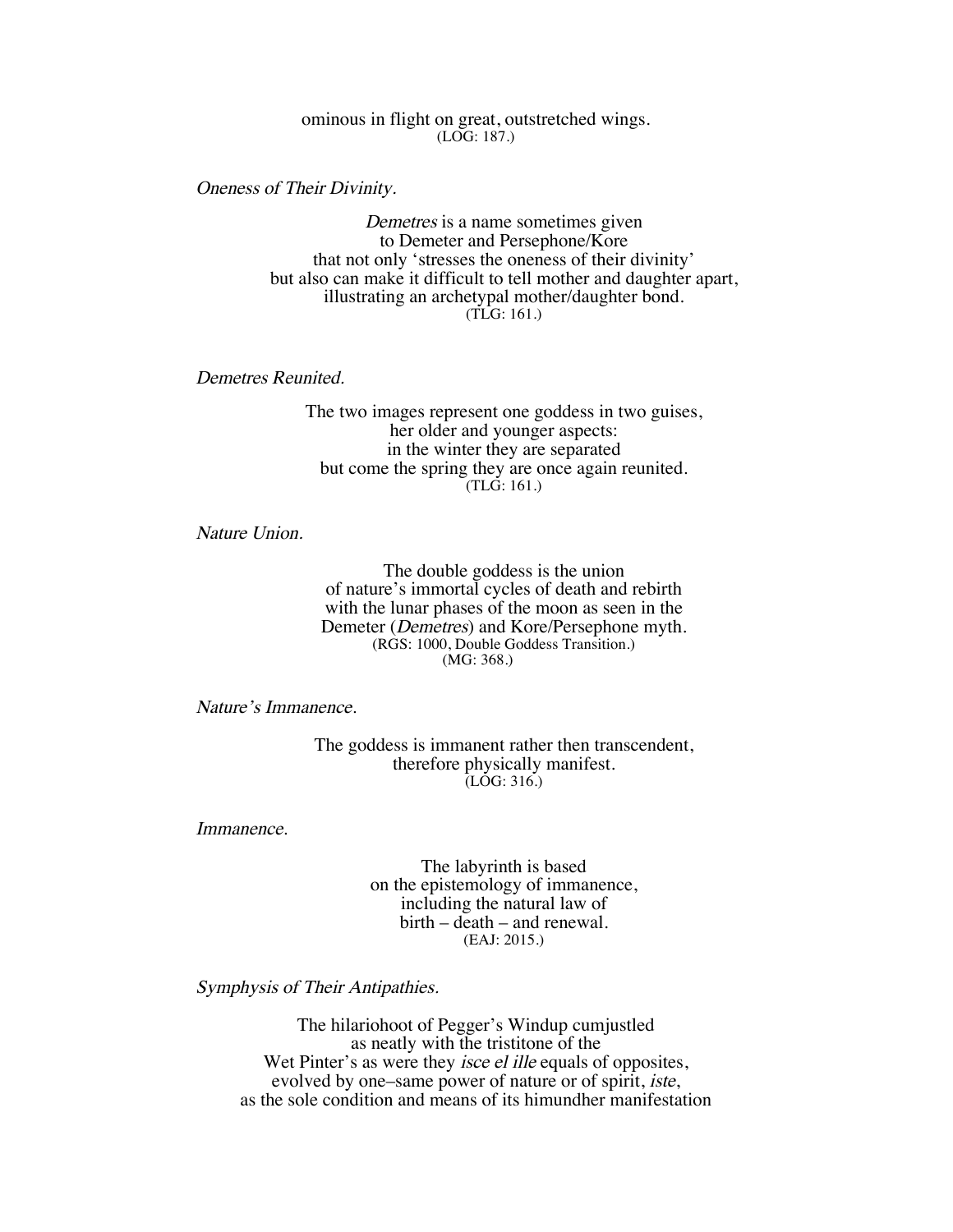## and polarized for reunion by the symphysis of their antipathies. (Finnegan's Wake, 92.) James Joyce.

Lunar Cultures and Calendars. According to Alexander Marshack, lunar calendars are at least as old as 25,000 BCE if not older and speak to a calendric ethos. His innovative and groundbreaking microscopic analysis of incised bones provides time factoring techniques and calculations of clear storied marks that indicate lunar notations and menstrual calendars. (TROC: 335, n. 17; DG: 24-25.) Also relative to lunar calendars, note the linguistic relationship of the word moon to menstruation. Menses is "the plural of the Latin *mensis* or 'month,' and 'month' is derived from 'moon' as the period of the lunar cycle." (SOTB: 113.)

Double Goddesses. With the introduction of new solar god – father creation narratives and priestly politics was also the transition and inversion of nature, seasons, cycles, and lunar calendars. Additionally, this patrimony transition advanced the dethronement (LOG: 318) of lunar female – deity cultures including double conjoined goddesses. This devaluation model based on father – god narratives and solar politics can be traced down through the Iron Age (1100-800 BCE) to subsequent centuries, cultures, and Gaian creations including significant– other human and nonhuman entities. "The mythic model of the older [lunar] goddess was one of relationship between every aspect of creation, and this expressed the way the people experienced the universe" (MG: 281). But this mythic or lunar model was subsumed by a warrior model that was "heroic, combative, and aggressive, since the emphasis was on victory in battle and acquisition through conquest." Supreme Gods/kings/leaders and other self-designated saviors started to manifest in the Bronze Age art when female pairs were still common, and by the Iron Age, patristic gods had reached a clear definition as follows. (MG; 281.)

The Iron Age was the peak of the patrimony process that began in the Bronze Age.

Numinosity was transferred from Mother Goddess to the Father God (MG: 273). This included a change of consciousness in the valorization of the sun over the moon, sky over earth, light over darkness, solar gods over lunar goddesses, monotheism over polytheism, control over chaos [female/nature], knowledge over mysticism, and mind over body (matter/matrix). The thrust of this process continued until the Industrial Revolution in 1600 CE and much of the residue continues to permeate the 21<sup>*s*</sup> century (MG: 281-296; MOG: 80-81; SATP). (RGS: 1100-800, Iron Age.)

The patrimony process is especially evident in the new creation narratives in which "a new order replaced what once had been considered order, but, with that act, became redefined as chaos." (SDGF: 176.) This is illustrated in the legacy of Yahweh's patrimony. "I am the first and I am the last; and beside me there is no God (Isa. 44.6)." Both Yahweh's patrimony and Babylonian Enuma Elish enhanced the narrative of father– God–supremacy.

This was also expressed as the polarization of spirit and nature, mind and body, the one divine and good–and–the other 'fallen' and 'evil.' This opposition was extended to the categorization of gender in all aspects of life, which then polarized into conflicting opposites, instead of following the earlier [lunar] model of differentiation and complementarity (MG: 282).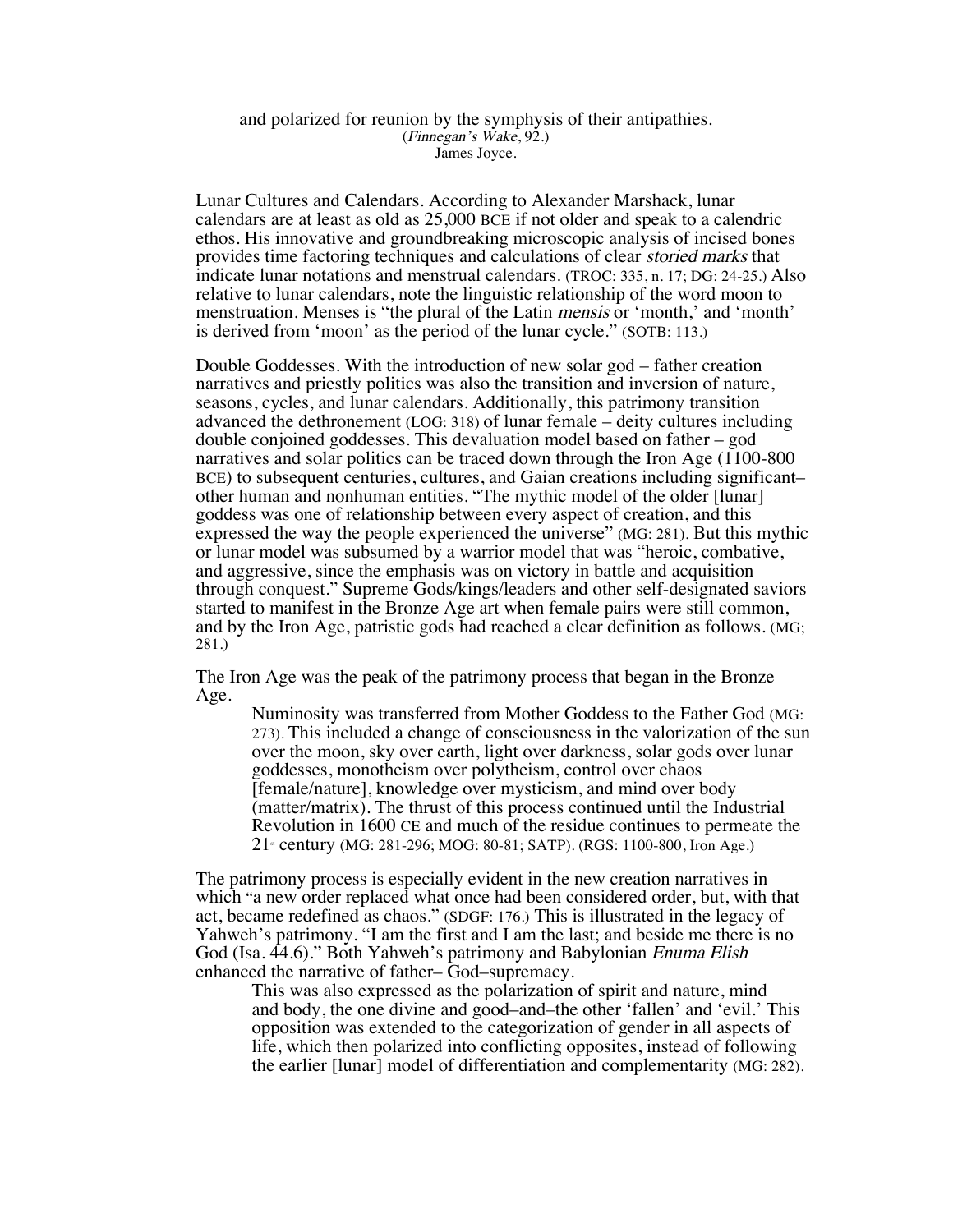As there was one sun, so there would be one savior, who is the supreme, god, the god of gods – not the one that is an image of unity, but the One who stands above and alone (MG: 283). …

Few people are aware of the disparate influences that combined to create the Judaic and Christian 'revelations', and the historical pressures that led to the evolution of a monotheistic religion with a supreme Father God. It is not generally known, for instance, that Babylonia provided the seminal ideas that shaped the mythic imagery of the Persian Zoroastrianism, Judaism, Christianity and Islam. Consequently, the fact that there was an earlier understanding that assumed the essential identity of nature and spirit was eventually forgotten (MG: 283).

The double goddess is the union of nature's immortal cycles of death and rebirth with the lunar phases of the moon as seen in the Demeter *(Demetres)* and Kore/ Persephone dyad myth. Their bond is so close that it suggests "a union of principles, that is one figure in two guises." (MG: 368.) Their stories re–call that "as the great mother of life and death, and specifically of agriculture, Demeter contains within herself both the upper and lower worlds, and her story explores the paradoxical relation between them, for what dies above the earth falls below and comes back new, different yet the same." (MG: 369.)

## Lunar Models:

As the moon waxes, wanes, and waxes again in an endless rhythm, it illustrates the eternal return to the beginning: the return to she who is the source and from whom all life and death emanate: the return to the Gaian Source. She was and is continuance, an eternal parthenogenetic source who is ever re–creating herself. 'She is death – who takes away life, maleficent twin of She who Gives Life (LOG: 187).' (RGS: 25,000-20,000, Goddess of Laussel.)

> She was the measurer of cycles of time, and of celestial and earthly connection and influence. She governed the fecundity of woman, the waters of the sea and all phases of increase and decrease. The seasons followed each other in sequence as the phases of the moon followed each other. … Duality, imaged as the waxing and waning moon, was contained and transcended in her totality. So analogously, life and death did not have to be perceived as opposites, but could be seen as phases succeeding each other in a rhythm that was endless (MG: 21). (RGS: 25,000-20,000, Goddess of Laussel.)

Alexander Marshack's microscopic analysis of incised bones provides time factoring–techniques that indicate the first lunar menstrual calendars are at least as old as 25,000 BCE if not older. (DG: 24-25.) "Calendar consciousness may well have developed in women first, since every woman has a 'body calendar' – her monthly menstrual period. She would be the first to note the relationship between her own body cycle and the lunar cycle (UOH: 83, n. 12)." (RGS: 92,000, Qafzeh Cave and Ochre Symbolism.) Further considerations on Marshack's lunar models including first lunar menstrual calendars are discussed at length in Re-Genesis, (RGS: 25,000-20,000, Goddess of Laussel).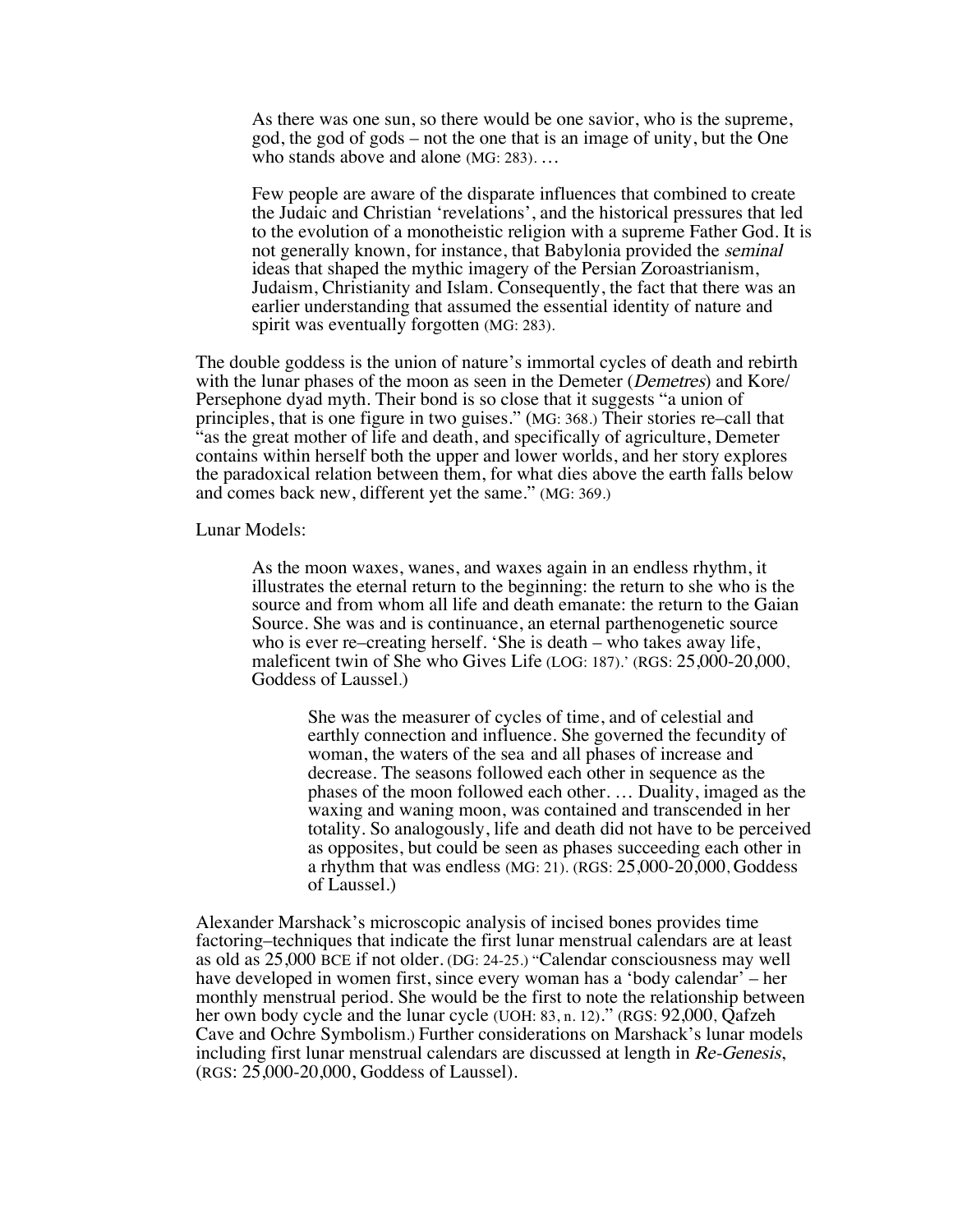Early Neolithic people would have had the opportunity to observe lunar transitions. "The Neolithic interrelationship of life and death as part of the celestial and earthly order in which 'death was not the end for the Moon' but rather a new beginning (MMT)."

Perpetually moving – from waxing crescent to full to waning crescent to dark and again to crescent – the Moon tells one fundamental story: birth, growth, fullness, decay, death and rebirth. It is the story of transformation. Early people perceived the Moon's waxing and waning as the growing and dying of a celestial being, whose death was followed by its own resurrection as the New Moon. Born out of the dark, the Moon grows to the peak of its powers when, unaccountably, it begins to wither and decay – to 'fall away,' as the Bushmen say – until it dies, vanishing back into the darkness from where it came. For three nights the Moon is dead and the sky is black. But on the third day, death is transformed into life; the Moon rises again: it is a 'New Moon' (MMT: 15).

Death was not the end for the Moon; it was a prelude to a new beginning that would end in a new death, in an ever – recurring sequence, which began again each time at the beginning. Gradually, this rhythm of births and deaths becomes predictable and an image forms of a cycle, which stays in the mind as memory. For the cycle, as the invisible totality, can never be seen in any one moment, so it has to be held in the mind as an image of the whole. All that can be seen are the moving phases following night after night an unerring pattern. Eventually, early people must have come to see and interpret every part of the cycle from the perspective of the whole. The essential paradox, which leads the mind beyond the frame of the senses, is that the cycle, the whole, is invisible yet contains the visible phases, as though the visible comes out of and falls back into the invisible – like being born and dying, and being born again (MMT).

Selected female pairs/double – twin – sister goddesses (MHE: 152) include: Demeter/Cybele (MG: 369); Demeter/Persephone (MOE; TAM); twin embodiments Medusa/Baubo (SDG: 118); twin Heras (DG: 85); Syrian Tell Brak double eye goddess (DG: 109, FIG. 3.7); Alaca Hüyük double goddess (DG: 108); Kultepe disc – goddesses (ACI: 121, FIG. A272.); double disk Çatal Hüyük goddess; double plank goddess from Rhodes; Egyptian Nekhbet and Buto; seated queen goddess from Ggantija (Gigantija) at Gozo, Malta; double goddess Laussel (LOG: 172, Fig. 272); double Cycladic figure from Keros – Syros (CS: 100, Fig. 63); fused Ereshkigal with Inanna/Ishtar (SSM; HWT: 105-109); Astarte and Asherah (MOO: 382-383); and Gorgon goddess wherein two queens life and death were one. (MOG: 72.)

Double temples, items and sites include: caduceus entwined serpents (MG: 112); double-axe in the Paleolithic Niaux Cave (MG: 112); Sphinx Gate at Alaca Hüyük Temple, (Anatolia) Turkey; bee pendant from Malia Crete (DG: 100); Egyptian twin KA–BA souls (FE: 99; MF 245-246); and double Maltese goddesses from Gozo and Ggantija Temples (COG: 172-181.)

An example of intrinsic female aspects of contemporary women includes, Five Complementary Seasons of Self. This theory suggests that as women are living longer, the three stages of Maiden, Mother and Crone have evolved into, Five Complementary Seasons of Self. "The obvious analogy would be to Nature itself; through the multiplicity of phenomenon and continuing cycles of which it is made, one recognizes the fundamental and underlying unity of Nature. The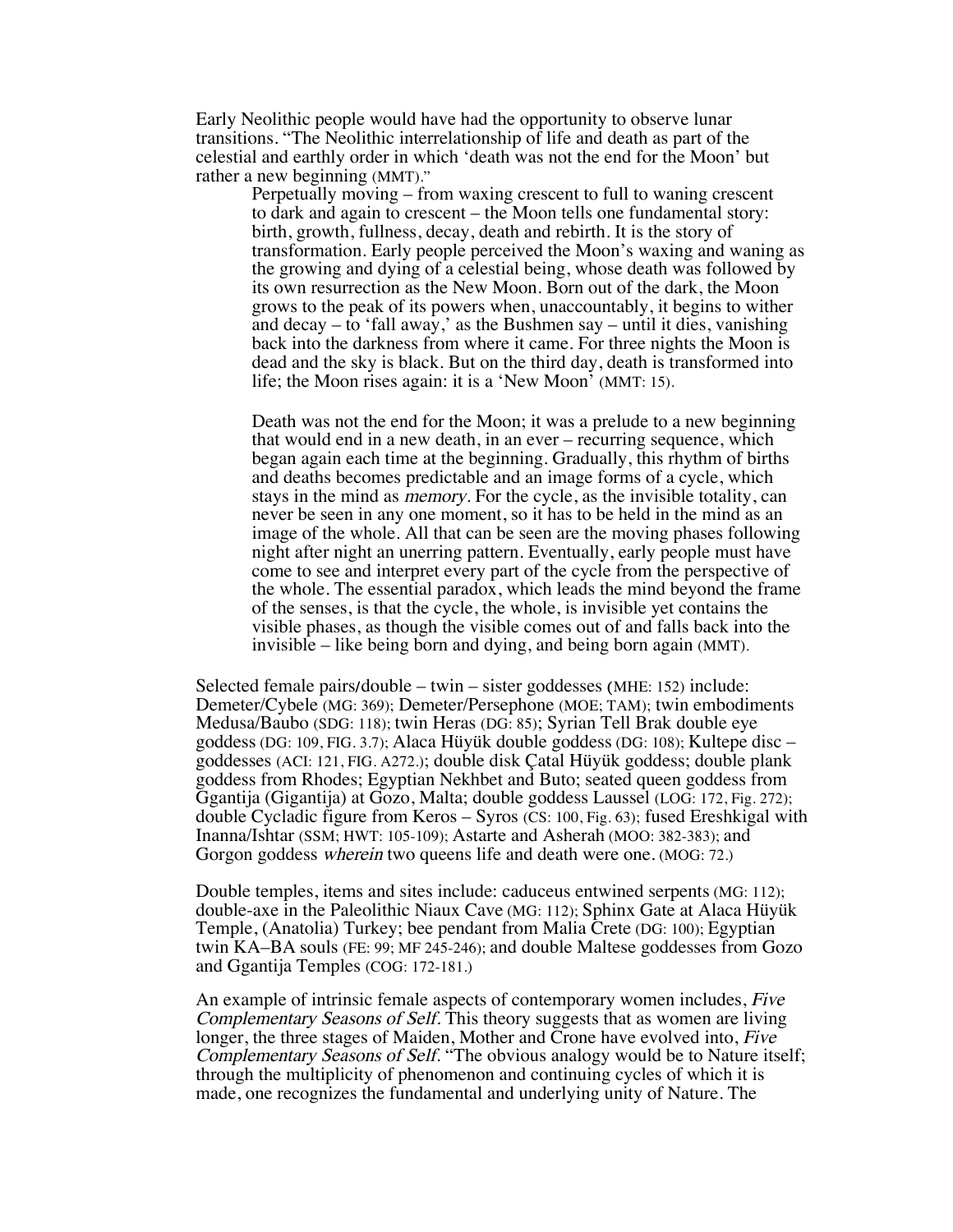goddess is immanent rather than transcendent, therefore physically manifest (LOG:  $316$ ."

Considerations of the Seasons include: Death/Birth; Virgin/Spring; Matrix/Creatress; Re–Generatrix/ Parthenogenetrix; \* and Crone/Death–Wielder. The Crone/Death–Wielder is suggested as the All–Seeing–Season of both knowledge and wisdom preparing for the Death/Birth re–turn. (FSS: 1.) The above reflects an interpretation of the Gimbutas tripart continuum of formation, destruction and reformation as well as discussions with Marija Gimbutas, Asphodel Long, and Dr. Chris Northrop. (FSS: 3.)

\* The Re-Generatrix/Parthenogenetrix Season bridges Matrix/Creatress with the Crone/Death Wielder, the time when women hold their blood to re–create themselves.

A second example of female stages pertains to Demeter–Persephone/Kore. Contemporary Demeter–Persephone/Kore stages might include: birth, virgin, generatrix, \* matron, oracle, re–genesis, death and re–enactment. Related mystery rites include puberty, menstruation, ovulation, de-flowerment, pregnancy, lactation, matrix, menopause, wisdom and disbursement.

\* (For a further generatrix discussion, see: SDGF: 179. As an alternate to generatrix, Carol Christ suggests that the "Goddess as Giver of Life is more accurately called Creatress, since she gives birth to plants and animals as well as human children. The connection of creation with mothering is 'not so much the power to give birth ... but the power to make, to create, to transform.'" (ROG: 91; SHR: 29.) (RGS: 282-263 CE, Demeter's Priene Temple, Anatolia).

Further double/twin goddess including further double-axe research: 30,000 Labyrinths, Spirals, and Meanders; 26,000, Grimaldi Caves; 25,000-20,000, Goddess of Laussel; 7250-6150, Çatal Hüyük; 6000, Sicilians to Malta; 5500- 3500, Cucuteni (Tripolye) Culture, Eastern Europe; 5400-4100, Vinca Culture and Bird and Snake Culture; 5200, Malta and Gozo; 4400-2500, Olympus Hera; 4000, Alaca Hüyük, Anatolia; 3500, Anatolia, Arinna, and Other Goddesses; 3000, Middle Indo-European Bronze Age; 3,000, Tell Brak; 2600-2000, Early Bronze Age, Crete, Chthonian; 1790-1700, Goddess of Kultepe, Anatolia; 1750, Ishtar; 630-620, Goddess Kore, Izmir Turkey; 500, Greek Mysteries; and 282- 263, Demeter's Priene Temple. (RGS.)

Further research on transitions from mother – rite to father – right savior \* Gods: 92,000, Qafzeh or Kafzeh Cave and Ochre Symbolism; 4400-2500, Kurgan Invasions; 4400-2500, Olympus Hera; 4000-3000, Egypt, Africa, and Cathedra Goddesses; 3000-2780, Egyptian Bronze Age; 2686-2181, Old Kingdom Egypt (2600 Fifth Dynasty); 2370-2316, Akkadian Enheduanna and Inanna's Hymns; 2300, Sumerian Transitions; 2300-2100, Edfu Egypt; 1580, Zeus; 1450-1260, Hattusa and Yazilikaya, Anatolia; 1100-800, Mediterranean Dark Ages; 800-500, Archaic Greek Age; 700-550, Apollo at Delphi and Didymaion; 668-626, Sumerian Mythology; 587-500, Demise of Sumerian and Babylonian Goddesses; 323-30, Kom Ombo Temple; and 305-30, Esna Temple. (RGS.) (Also see CE entries: 325, Council of Nicaea and Goddesses and Gods; 431, Council of Ephesus and Virgin Mary, Anatolia; 570, Mohammed's Birth; and 1207-1273, Rumi and Mother.) (RG.)

\* Soteriology: study of God's salvation and ontological concepts of female evil.

The following speaks to the theory that *mankind* is not a one size fits all. Over the centuries, there has been a historic shift to a culture and society in which half of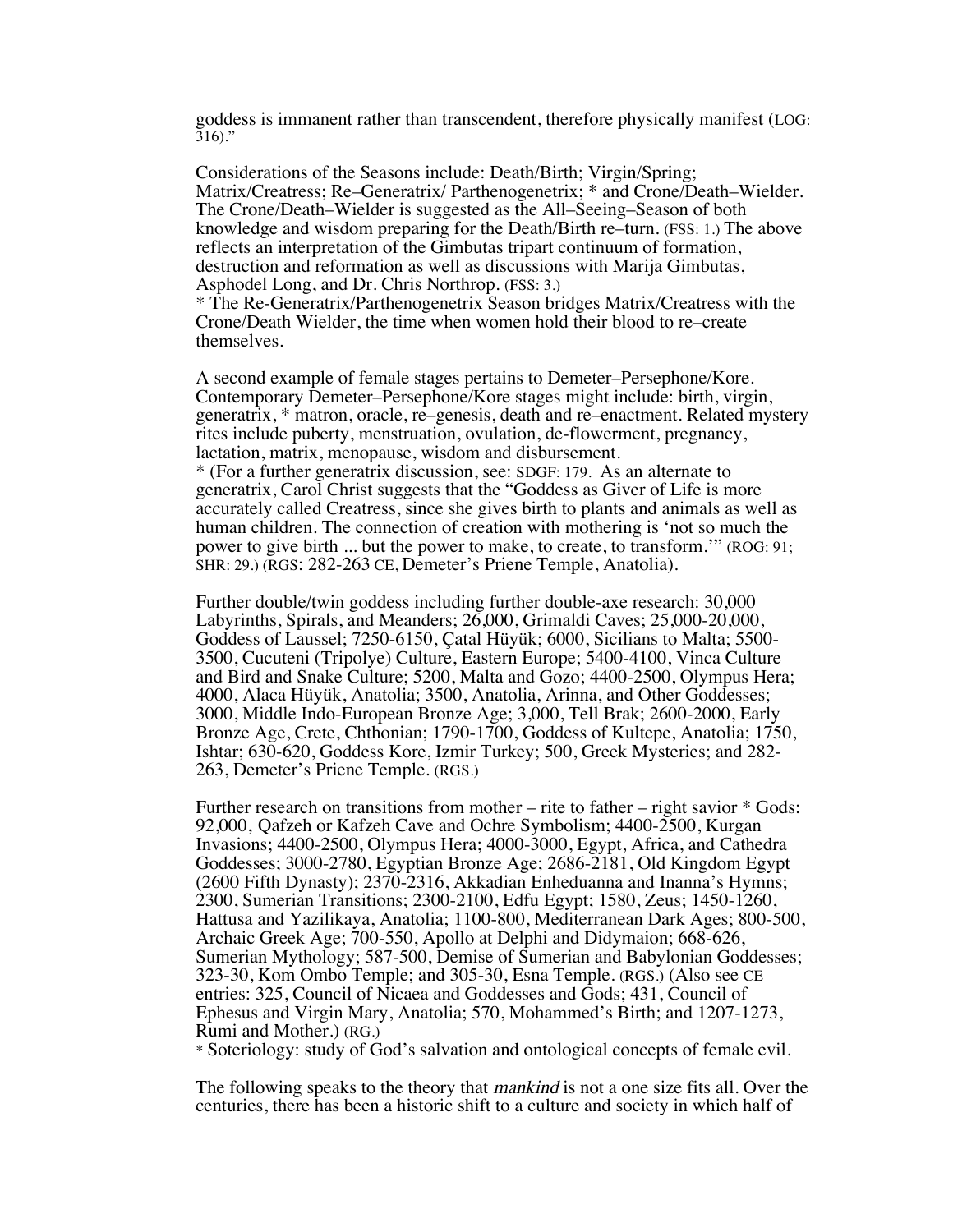the population (*females*) are traditionally regarded as: politically; philosophically; psychologically; professionally; theologically; spiritually; academically; scientifically; sexually; biologically and etc. inferior or less than the other half. (MHE: 150.)

The repercussions of this shift in the symbolic plane can be seen NOT only in the division of male gods from female gods, but also in the separation of sky from earth, of mind from body, of spirituality from sexuality. Incorporated into the mainstream of Greek thought and later crystallized in the philosophical writings of Plato, these ideas then pass via Neoplatonism into Christian theology and contribute to the symbolic worldview, which is still dominant in western [global] society today. From this early Greek Geometric period onwards, European culture ceases to offer the imaginative vocabulary for any human being, female or male, to experience themselves as whole and undivided (MHE: 150).

This hierarchical dis–order is discussed at length throughout Re-Genesis. Selected BCE entries include: 4400-2500, Olympus Hera; 3100-2600, Proto Bronze Age Crete, Writing, and Heroes; 3000-1450, Gournia; 2500, Inanna, Holder of the Me; 2400, Sumerian Women in the Akkadian Period; 2400, Lilith and Eve; 2300, Sumerian Transitions; 1750, Hammurabian Dynasty, Babylon, Ishtar, and Inanna; 1580, Zeus; 1100-800, Iron Age; 1000, Gods; 800-500, Archaic Greek Age; 587- 500, Demise of Sumerian and Babylonian Goddesses; 500-400 Classical Greek Era and Leading Male Authors; 384-322, Aristotle's Theory of Rational Male Dominance; and First Century BCE-Sixth Century CE, Summary of Female Catholic Priests and Synagogue Leaders. (RGS.)

Further research on theocratic cosmologies, mythic heroes, and savior Godtraditions:

- Aarons, Mark, and John Loftus. Unholy Trinity: The Vatican, the Nazis, and the Swiss Banks. New York, NY: St. Martin's Griffin, 1998. (UT.)
- Baring, Anne, and Jules Cashford. The Myth of the Goddess: Evolution of an Image. London, England: Viking, 1991. 290-298. (MG.)
- Berry, Jason, and Gerald Renner. Vows of Silence: The Abuse of Power in the Papacy of John Paul II. New York, NY: Free Press, 2004. (VOS.)
- Christ, Carol P. Rebirth of the Goddess: Finding Meaning in Feminist Spirituality. New York, NY: Addison-Wesley, 1997. 48-49; 160-171. (ROG.)
- \_\_\_\_\_. "Patriarchy as a System of Male Dominance Created at the Intersection of the Control of Women, Private Property, and War, Part 2." Feminism and Religion (18 Feb. 2013 http://feminismandreligion.com). (PSM.)
- \_\_\_\_\_. "A New Definition of Patriarchy: Control of Women's Sexuality, Private Property, and War." *Feminist Theology* 24:3 (April 2016): 214-225. (NDP.)
- Curran, L. C. "Rape and Rape Victims in the Metamorphoses." Arethusa 11.1-2 (1978): 213-241. (RPV.)
- Eilberg-Schwartz, Howard, and Wendy Doniger. Off with Her Head! The Denial of Women's Identity in Myth, Religion, and Culture. Berkeley, CA: University of California Press, 1995. (OWH.)
- Finkelberg, Margalit. Greeks and Pre-Greeks: Aegean Prehistory and Greek Heroic Tradition. Cambridge, England: Cambridge University Press, 2005. 54-64. (GPG.)
- Goodison, Lucy. Moving Heaven and Earth: Sexuality, Spirituality and Social Change. Aylesbury Bucks, England: The Women's Press, 1990. (MHE.)
- Hinds, Stephen. The Metamorphosis of Persephone: Ovid and the Self-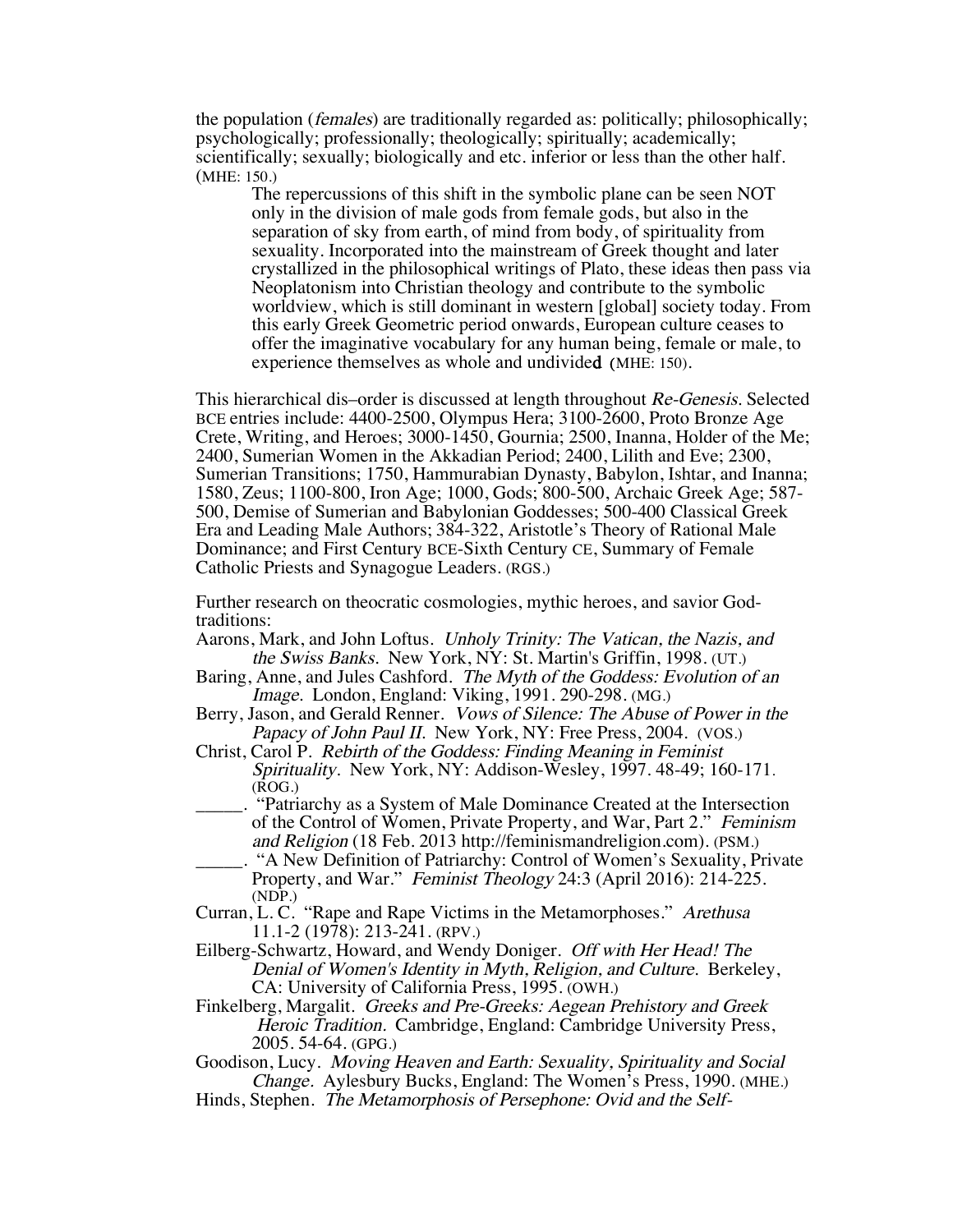Conscious Muse. Cambridge [Cambridgeshire], England: Cambridge University Press, 1987. (MOP.)

- Jantzen, Grace. Foundations of Violence. London, England: Routledge, 2004. (FV.)
- Keller, Mara Lynn. "Violence against Women and Children in Scriptures and in the Home." The Rule of Mars: Readings on the Origins, History and Impact of Patriarchy. Ed. Christina Biaggi. Manchester, CT: Knowledge, Ideas & Trends, 2005. 225-240. (VA.)
- Kertzer, David I. The Pope and Mussolini: The Secret History of Pius XI and the Rise of Fascism in Europe. Oxford, England: Oxford University Press, 2014. (TPM.)
- Martos, Joseph, and Pierre Hégy. Equal at the Creation: Sexism, Society, and Christian Thought. Toronto, Canada: University of Toronto Press, 1998. (EAC.)
- Rayor, Diane. The Homeric Hymns: A Translation, with Introduction and Notes. Berkeley, CA: University of California Press, 2004. (HH.)
- Reid-Bowen, Paul. Goddess as Nature: Towards a Philosophical Thealogy. Burlington, VT: Ashgate Publishing Co., 2007. (GAN.)
- Richlin, Amy. "Reading Ovid's Rapes." Arguments with Silence: Writing the History of Roman Women. Ann Arbor, MI: The University of Michigan Press, 2014. 158-179. (ROR.)
- Sanday, Peggy R. *Female Power and Male Dominance: On the Origins of Sexual Inequality*. Philadelphia, PA: University of Pennsylvania Press, 1991. (OTO.)
- Sissa, Giulia. "The Sexual Philosophies of Plato and Aristotle." A History of Women in the West: I. From Ancient Goddesses to Christian Saints. Ed. Pauline Schmitt Pantel. Trans. Arthur Goldhammer. Cambridge, MA: Harvard University Press, 1992. 46-81. (SPPA.)
- Thornhill, Randy, and Craig T. Palmer. A Natural History of Rape: Biological Bases of Sexual Coercion. Cambridge, MA: MIT Press, 2000. (NHR)
- Weil, Simone. The Iliad: Or, the Poem of Force. Wallingford, PA: Pendle Hill, 1962. (TLPF.)
- Yalom, Marilyn. "Wives in the Ancient World: Biblical, Greek, and Roman Models." A History of the Wife. New York, NY: HarperCollins, 2001. (HOW.)

Further research on double goddesses plus Five Complementary Seasons of Self: Joan, Eahr Amelia. "The Five Complementary Seasons of Self: An

Archaeomythological Tapestry of the Female Life Cycle." CIIS Integral Seminar: Spring Quarter, 1998. 1-16. (FSS.)

Noble, Vicki. The Double Goddess: Women Sharing Power. Rochester, VT: Bear and Co., 2003. (DG.)

Contemporary information on earth-inclusive paradigms that complement Gaian natality and 'being-toward-life' (GAN: 127):

Aldridge, Jerry, and Lois M. F. Christensen. Stealing from the Mother: The Marginalization of Women in Education and Psychology from 1900-2010. Charlotte, NC: Baker and Taylor, 2013. (SFM.)

- Atwood, Margaret. The Handmaid's Tale. Oxford, England: Heinemann Educational Publishers/Heinemann New Windmills, 1985. (HMT.)
- Barrett, Ruth. Women's Rites, Women's Mysteries: Intuitive Ritual Creation. Woodbury, MN: Llewellyn Publications, 2007. (WRW.)

Berkes, Fikret. Sacred Ecology. New York, NY: Routledge, 2008. (SAE.)

Berry, Thomas. The Dream of the Earth. San Francisco: CA Sierra Club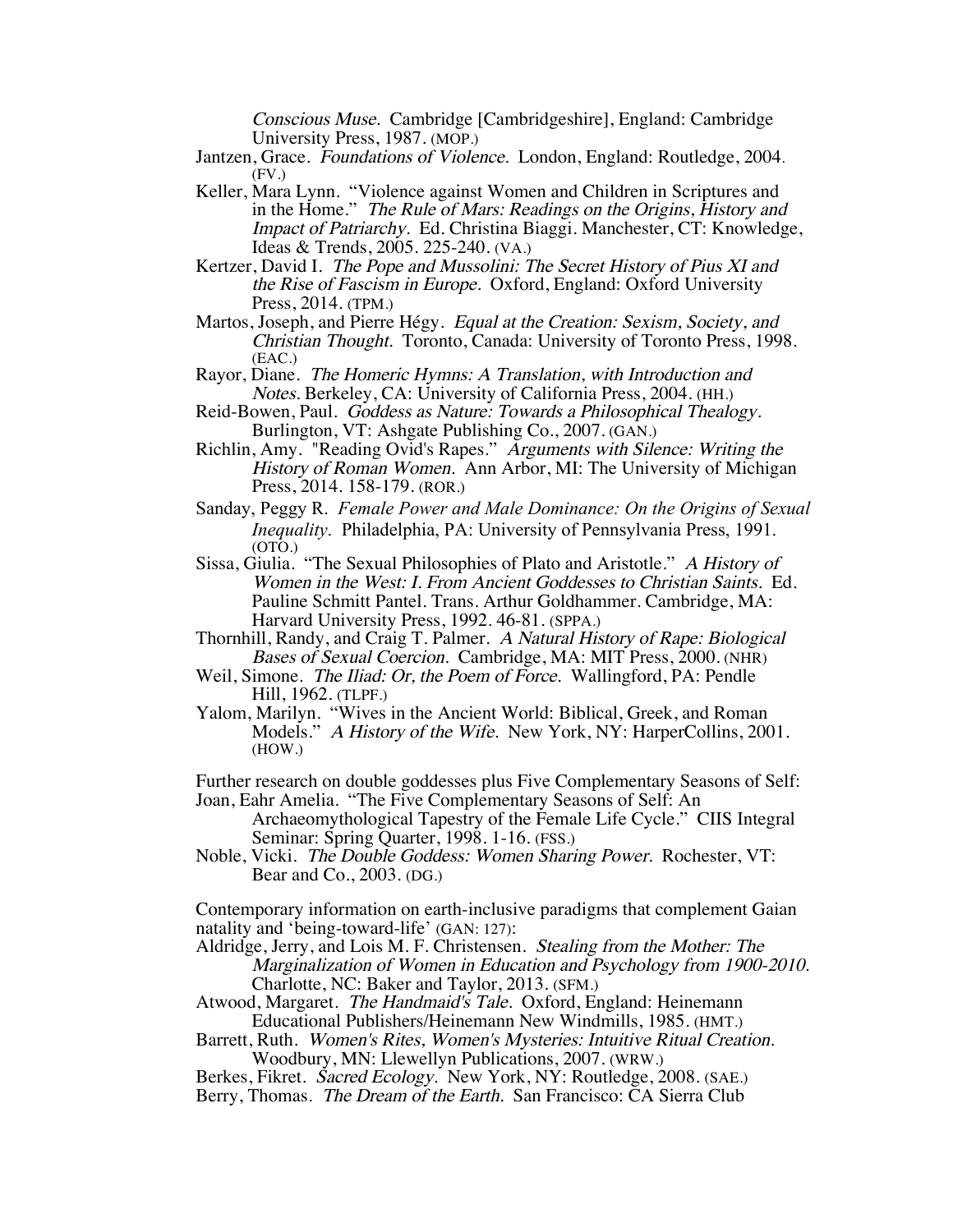Books, 1988. (DOTE.)

- \_\_\_\_\_. "Befriending the Earth: A Theology of Reconciliation Between Humans and the Earth." Mystic, CN: Twenty-Third Publications, 1991. (BTE.)
- Buzzell, Linda, and Craig Chalquist. Ecotherapy: Healing with Nature in Mind. San Francisco, CA: Sierra Club Books, 2009. (EHL.)
- Cadman, David. "The Wheel of Life." Resurgence. Issue 170 (May-Jun. 1995): 39. (TWL.)
- Capra, Fritjof. The Tao of Physics. Bungay, Suffolk, England: Fontana, 1981. (TTP.)
	- . The Turning Point; Science, Society and the Rising Culture. London, England: Wildwood House, 1982. (TTP2.)
- ... The Web of Life: A New Understanding of Living Systems. New York, NY: Anchor, 1996. (WOL.)
	- . "The Web of Life." *Resurgence* 178 (Sept.-Oct. 1996): 24-29. (WOL2.)
- Caron, Charlotte. Shifting Horizons: A Study in Feminist Ritual Thealogy. Diss. The Union Institute, 1991. Ann Arbor, MI: ProQuest/UMI, 1991. Publication No. 9214036.) (SHS.) (Includes Saskatchewan Christian Feminist Network.)
	- \_\_\_\_\_. To Make and Make Again: Feminist Ritual Thealogy. New York, NY: Crossroad, 1993. (MMA.)
- Carson, Rachel, Lois Darling, and Louis Darling. Silent Spring. Boston, MA: Houghton Mifflin, 1962. (SIP.)
- Clifford, Anne M. "Feminist Perspectives on Science: Implications for an Ecological Theology of Creation." Journal of Feminist Studies in Religion 8.2 (Fall 1992): 65-90. (PSI.)
- Davis, Elizabeth and Carol Leonard. The Women's Wheel of Life: Thirteen Archetypes of Woman at Her Fullest Power. New York, NY: Viking, 1996. (WWL.)
- de Jonge, Eccy. Spinoza and Deep Ecology: Challenging Traditional Approaches to Environmentalism. Burlington, VT: Ashgate, 2003.  $(SAD.)$
- Emerson, Ralph Waldo and Jaroslav Pelikan. Nature. Boston, MA: Beacon Press, 1985. (NAT.)
- Fiorenza, Elisabeth Schussler. In Memory of Her: A Feminist Theological Reconstruction of Christian Origins. London, England: SCM Press, 1983. (IMOH.)
- Fox, Warwick. Toward a Transpersonal Ecology: Developing New Foundations For Environmentalism. Boston, MA: Shambhala, 1990. (TTE.)
- Fuller, Robert C. Spiritual, But Not Religious: Understanding Unchurched America. New York, NY: Oxford University Press, 2001. Internet resource. (SNR.)
- Gheorghiu, Dragos. *Archaeology Experiences Spirituality?* Cambridge, England: Cambridge Scholars, 2011. (AES)
- Gilroy, Daniel A. G. "The Genesis and Ecology Debate." Memorial University of Newfoundland (Canada), 2001. Ann Arbor, MI, ProQuest. Web. 25 Feb. 2015. (GAE.)
- Goodison, Lucy. Moving Heaven and Earth: Sexuality, Spirituality and Social Change. Aylesbury, Bucks, England: The Women's Press, 1990. (MHE.)
- Griffin, Susan. Woman and Nature: The Roaring Inside Her. New York, NY: Harper and Collins, 1978. (WAN.)
- Harman, Willis W. "Toward a Science of Wholeness." Harman, Willis W., and Jane Clark, Eds. New Metaphysical Foundations of Modern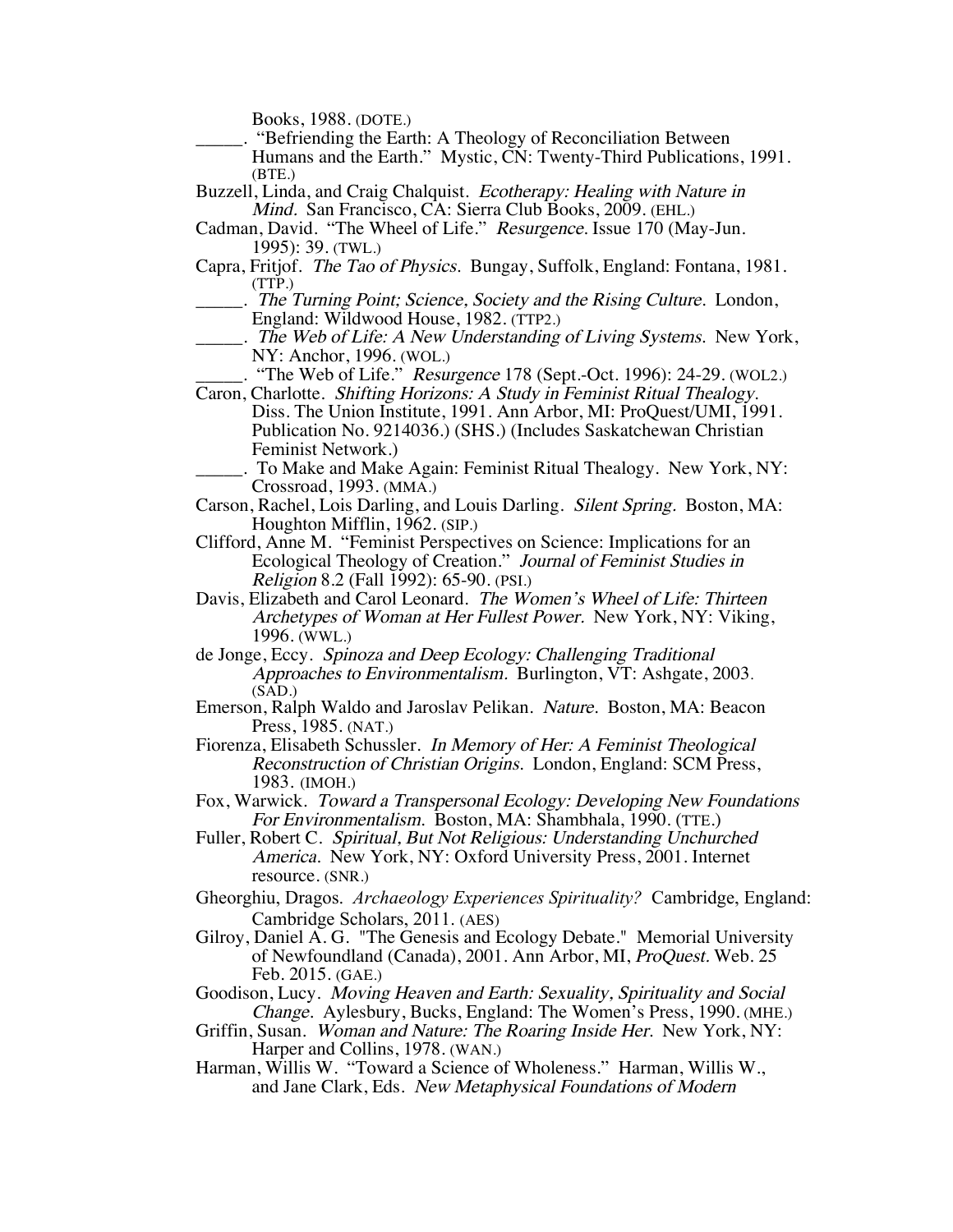Science. Sausalito, CA: Institute of Noetic Sciences, 1994. 375-395. (MNF.)

Hartshorne, Charles. The Divine Relativity: A Social Conception of God. The Terry Lectures. New Haven, CN: Yale Univ. Press, 1948. (DR.)

Hibbard, Whit. "Ecology – A Review." The Trumpet 19:2 (2003). 23-58. (EAR.)

Jantsch, Erich. The Self-Organizing Universe: Scientific and Human Implications of the Emerging Paradigm of Evolution. Oxford, England: Pergamon Press, 1980. (SOU.)

- Joan, Eahr Amelia. "Ochre's Living Lineage: The Gyne-Morphic Bloodline of Spirituality." Publication, 2018. (OLL.)
- Journey of the Universe. Northcutt, Patsy, David Kennard, Brian Swimme, Mary E. Tucker, and John Grim. California: Northcutt Productions, (U.S.), et al. 1 Videodisc (65 min.) KQED Home Video, 2011. (JOU.)
- LaChapelle, Dolores. Sacred Land, Sacred Sex: Rapture of the Deep: Concerning Deep Ecology and Celebrating Life. Durango, CO: Kivakí
- Press, 1988. (SLS.) Lash, John Lamb. Not in His Image: Gnostic Vision, Sacred Ecology, and the Future of Belief. White River, VT: Chelsea Green Publishing, 2006. (NHI.)
- Livingstone, Glenys D. The Female Metaphor Virgin, Mother, Crone of the Dynamic Cosmological Unfolding: Her Embodiment in Seasonal Ritual as a Catalyst for Personal and Cultural Change. Thesis (Ph.D.) University of Western Sydney, 2002. (TFM.)
- PaGaian Cosmology: Re-inventing Earth-Based Goddess Religion. New York, NY: iUniverse, 2005. (TFM.)
- Lovelock, James. Gaia: A New Look at Life on Earth. Oxford, England: Oxford University Press, 1987. (GN.)
	- . Healing Gaia: Practical Medicine for the Planet. New York, NY: Harmony Books, 1991. (HGP)
- MacCormack, Carol P., and Marilyn Strathern. Nature, Culture, and Gender. Cambridge, England: Cambridge University Press, 1998. (NCG.)
- Macy, Joanna. World as Lover, World as Self. Berkeley, CA: Parallax Press, 1991. (WLW.)
- Mann, Barbara Alice. Daughters of Mother Earth: The Wisdom of Native American Women. Westport, CN: Praeger, 2006. (DOM.)
- Margulis, Lynn. Symbiosis in Cell Evolution: Microbial Communities in The Archean and Proterozoic Eons. New York, NY: Freeman 1993. (SCE.)

McGaa, Ed. Mother Earth Spirituality: Native American Paths to Healing Ourselves and Our World. 1st ed. San Francisco, CA: Harper & Row, 1990. (MESP.)

- Merchant, Carolyn. The Death of Nature. New York, NY: Harper and Row, 1980. (DON.)
- Metzner, Ralph. The Well of Remembrance: Rediscovering the Earth Wisdom. Boston, MA: Shambhala, 1994. (WOR.)
- Naess, Arne. "The Shallow and the Deep, Long-Range Ecology Movement: A Summary." Inquiry: An Interdisciplinary Journal of Philosophy 16. 1-4 (1973): 95-100. (SDL.)
- Naess, Arne, and David Rothenberg. Ecology, Community, and Lifestyle: Outline of an Ecosophy. Cambridge: Cambridge University Press, 1989. (ECL.)
- Næss, Arne, Dekke Eide, et al. Deep Ecology of Wisdom: Explorations In Unities of Nature and Cultures, Selected Papers. Dordrecht, Netherlands: Springer, 2005. (DEW.)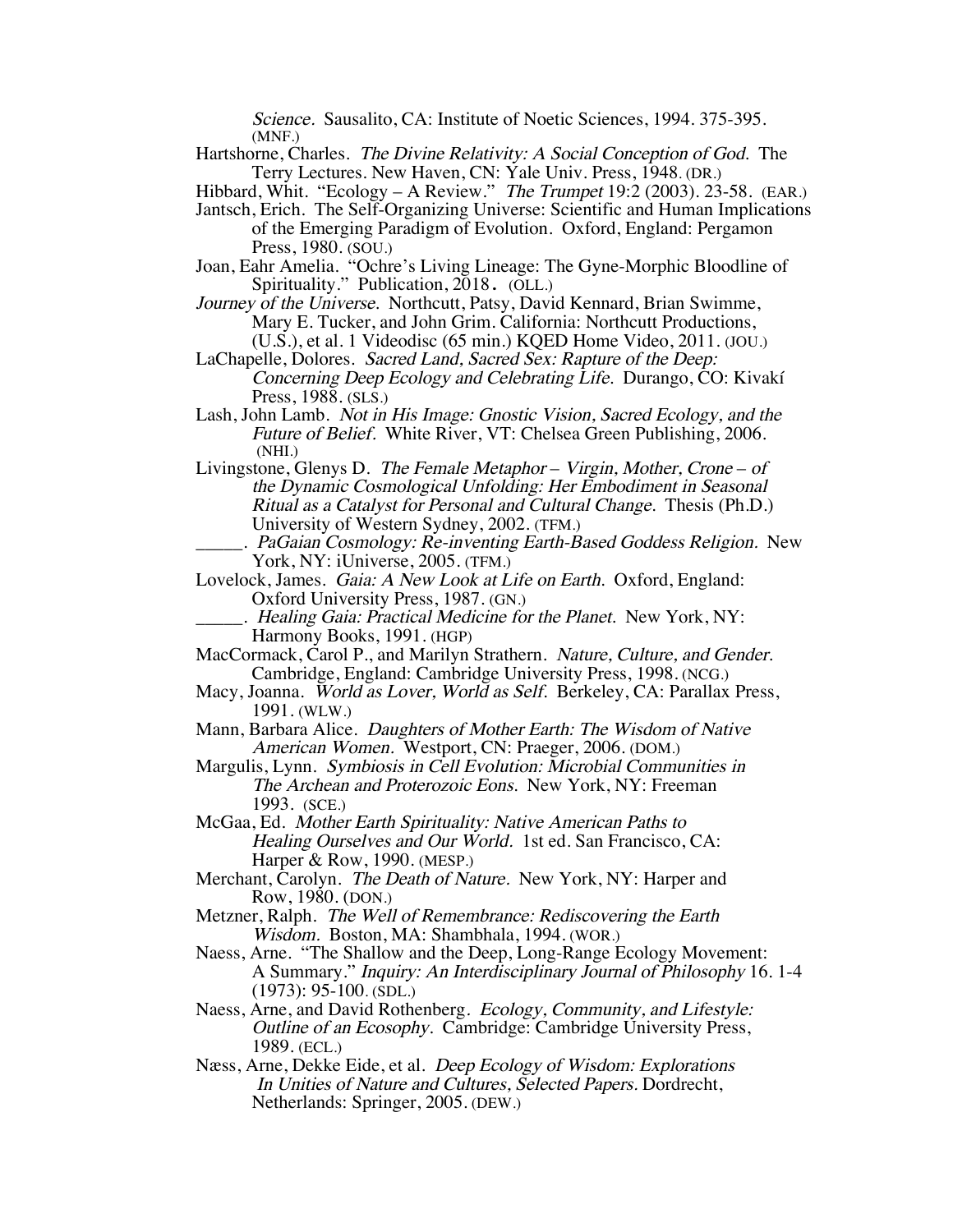Nash, Roderick. The Rights of Nature: A History of Environmental Ethics. Madison, WI: University of Wisconsin Press, 1989. (RON.)

- Ochshorn, Judith. Female Experience and the Nature of the Divine. Bloomington, IN: Indiana University Press, 1981. (FE.)
- Plant, Judith, Ed. Healing the Wounds: The Promise of Ecofeminism. Philadelphia, PA: New Society Publishers, 1989. (HW.)

Plumwood, Val. Environmental Culture: The Ecological Crisis of Reason. Environmental Philosophies Series. London Series. London, England: Routledge, 2002. (ECE.)

Raphael, Melissa. Thealogy and Embodiment: The Post-Patriarchal Reconstruction of Female Sacrality. Sheffield, England: Sheffield Academic Press Ltd., 1996. (TEPP.)

Reid-Bowen, Paul. Goddess as Nature: Towards a Philosophical Thealogy. Burlington, VT: Ashgate Publishing Co., 2007. 51, 95, 127-8. (GAN.)

- Roszak, Theodore. *The Voice of the Earth*. New York, NY: Simon & Schuster, 1992. (VOE.)
- Roszak, Theodore, Mary E. Gomes, and Allen D. Kanner. Ecopsychology: Restoring the Earth, Healing the Mind. San Francisco, CA: Sierra Club Books, 1995. (ERT.)

Sahtouris, Elisabet. Gaia: The Human Journey from Chaos to Cosmos. New York, NY: Pocket Books, 1989. (GH.)

\_\_\_\_\_. Earthdance: Living Systems in Evolution. San Jose, CA: University Press, 2004. (ELS.)

Sells, Angela M. Sabina Spielrein: The Woman and the Myth. Charlotte, NC: Baker and Taylor Coutts, 2017. (SST.)

Sessions, George. Deep Ecology for the Twenty-First Century. Boston, MA: Shambhala, 1994. (DET.)

Sheldrake, Rupert. The Rebirth of Nature: The Greening of Science and God. New York, NY: Bantam Books, 1991. (TRN.)

- Snell, Tristan L., Janette G. Simmonds, and R. Scott Webster. "Spirituality in the Work of Theodore Roszak: Implications for Contemporary Ecopsychology." Ecopsychology. 3.2 (Jun. 2011): 105-113. (SIW.)
- Spretnak, Charlene. "Radical Nonduality to Ecofeminist Philosophy." Ecofeminism: Women, Culture, and Nature. Eds. Warren, Karen, and Nisvan Erkal. Bloomington, IN: Indiana University Press, 1997. (RNR.) \_\_\_\_\_. Relational Reality: New Directions of Interrelatedness That Are
	- Transforming the Modern World. Topsham, ME: Green Horizon Books, 2011. (RRD.)

Starhawk. The Spiral Dance: A Rebirth of the Ancient Religion of the Great Goddess. San Francisco, CA: Harper and Row, 1979. (TSD.)

- The Earth Path: Grounding Our Spirits in the Rhythm of Nature. San Francisco, CA: HarperSanFrancisco, 2004. (TEP.)
- Stone, Merlin. When God Was a Woman. New York, NY: Harcourt Brace Javanovich, 1978. (GW.)
- Swimme, Brian. The Hidden Heart of the Cosmos: Humanity and the New Story.<br>Maryknoll, NY: Orbis Books, 1996. (HHTC.)
- Thompson, William Irving. Gaia 2: Emergence: The New Science of Becoming. Hudson, NY: Lindisfarne Press, 1991. (GEN.)
- Turney, Jon. *Lovelock and Gaia: Signs of Life.* New York, NY Columbia University Press, 2003. (LGS.)
- Wagner, Sally Marie Roesch. That Word Is Liberty: A Biography of Matilda Joslyn Gage. Diss. University of California, Santa Cruz, Proquest/UMI, 1978. (Publication No. 302912010). (WIL.)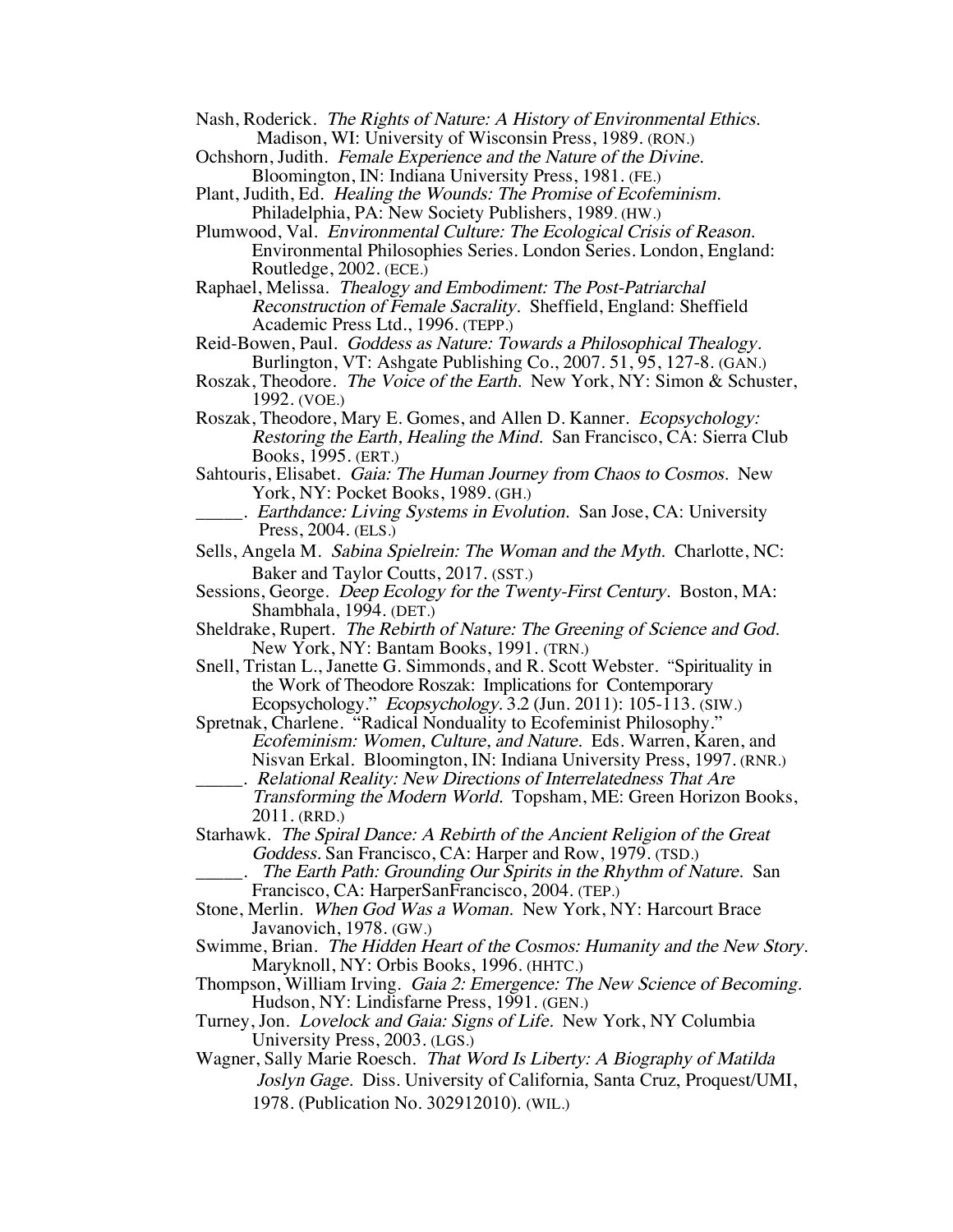Wagner, Sally R. The Untold Story of the Iroquois Influence on Early Feminists: Essays.Aberdeen SD: Sky Carrier Press, 1996. (US.)

Wagner, Sally. Sisters in Spirit: The Iroquois Influence on Early American Feminists. Summertown, TN: Native Voices, 2001. (SIS.)

- Wall, Steve. Wisdom's Daughters: Conversations with Women Elders of Native America. San Francisco, CA: HarperCollins, 1993. (WDS.)
- Warren, Karen. Ecofeminist Philosophy: A Western Perspective on What It Is and Why It Matters. Studies in social, political, and legal philosophy. Lanham, MD: Rowman and Littlefield, 2000. (EPW.)
- White, Lynn Jr. "The Historical Roots of Our Ecologic Crisis." Science 155. 3767 (Mar. 10, 1967): 1203-1207. (HRE.)
- Whitehead, Alfred North. Process and Reality, An Essay in Cosmology. New York, NY: Harper & Row, 1960. (Cited in Christ, Feminist Theology.) (PAR.)
- Zimmer, Hienrich. "The Indian World Mother." The Mystic Vision; Papers From the Eranos Yearbooks. Ed. Joseph Campbell. The Bollingen Series, 30:6. London, England: Routledge and Kegan Paul, 1969. (IWM.)

Further body calendar and first menstruation considerations: 8000/7000-5000, Early Neolithic; 92,000, Qafzeh Cave and Ochre Symbolism; (RGS.)

For a Paleolithic rock art example of a first menstruation blood ritual:

Lewis-Williams, David J. Believing and Seeing: Symbolic Meanings in Southern San Rock Paintings. New York, NY: Academic Press, 1981. Figs. 9-10. (BAS.)

Further menarchal/blood rituals, female calendar consciousness, lunar models and fecundity:

Adams, Cameron, et al. Breaking Convention: Essays on Psychedelic Consciousness. Berkeley, CA; North Atlantic Books, 2015. 1-12. (BC.)

- Barrowclough, David A. and Caroline Malone, Eds. "Cult in Context: Reconsidering Ritual in Archaeology." Oxford, England: Oxford Books, 2007. (CIC.)
- Caldwell, Duncan. "Supernatural Pregnancies: Common Features and New Ideas Concerning Upper Paleolithic Feminine Imagery." Arts & Cultures. Geneva, Switzerland: Barbier-Mueller Museums, 2010. 52-75. (SPC.)
- Grahn, Judy. Blood, Bread, and Roses: How Menstruation Created the World. Boston, MA: Beacon Press, 1993. (MC.)
- Houseman, Michael. "Menstrual Slaps and First Blood Celebrations: Inference, Simulation and the Learning of Ritual." Ed. David Berliner and Ramon Sarró. Learning Religion: Anthropological Approaches. New York, NY: Berghahn Books, 2007. 31-49. (MSF.)

Hovers, Erella, Shimon Ilani, et al. "An Early Case of Color Symbolism: Ochre Use by Modern Humans in Qafzeh Cave." Current Anthropology 44.4 (Aug.-Oct. 2003): 491-522. (ECC.)

- Joan, Eahr Amelia. "Ochre's Living Lineage: The Gyne-Morphic Bloodline of Spirituality." Publication, 2018. (OLL.)
- Knight, C. Blood Relations: Menstruation and the Origins of Culture. New Haven, CT: Yale University Press. 1991. (BR.)
- Lincoln, Bruce. Emerging from the Chrysalis: Studies in Rituals of Women's Initiation. Cambridge, MA: Harvard University Press. 1981. (EFTC.)
- Morley, Iain. "Time, Cycles and Ritual Behaviour." Barrowclough, David A. and Caroline Malone, Eds. Cult in Context: Reconsidering Ritual in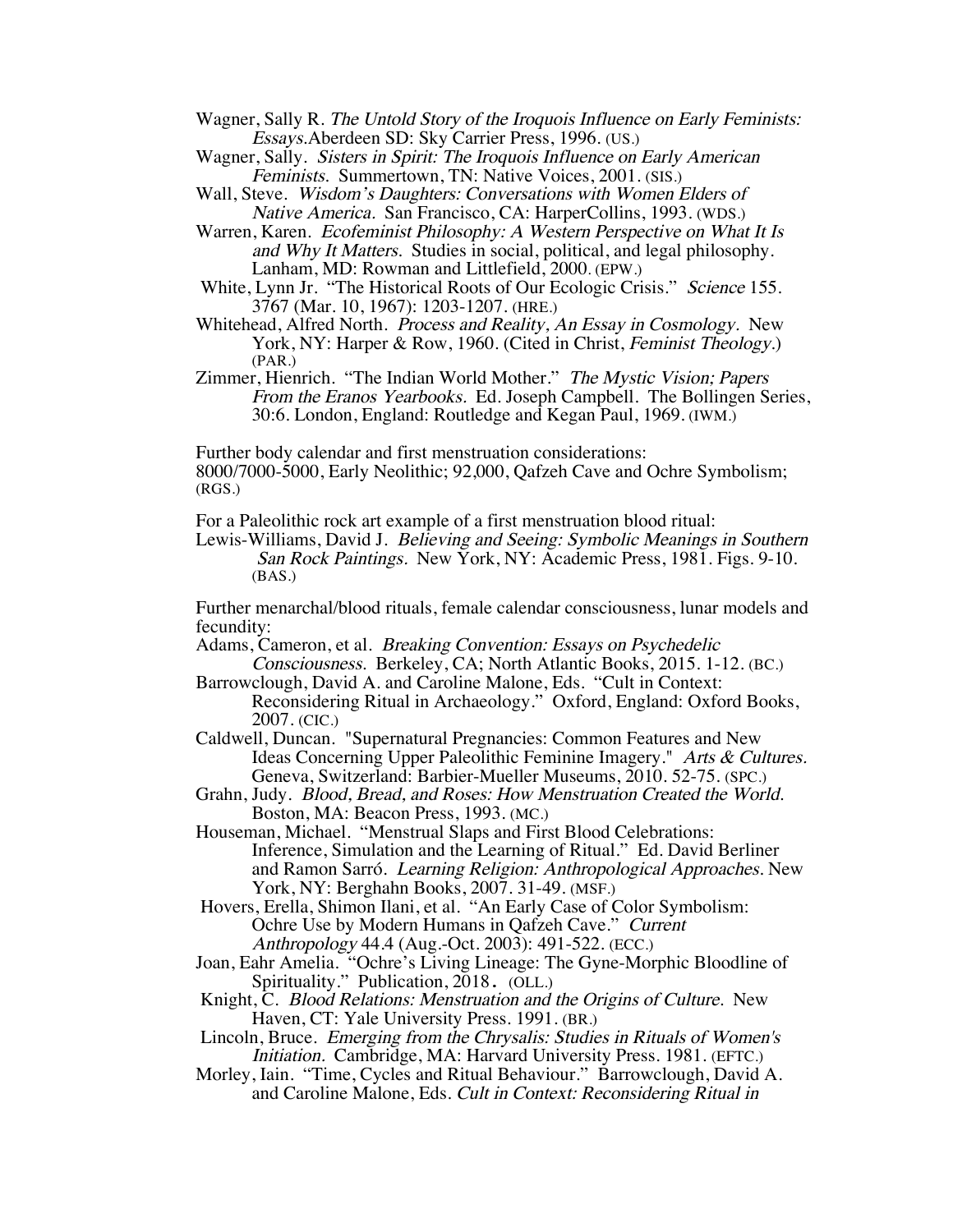Archaeology. Oxford, England: Oxford Books, 2007. (TCR.)

Van Gennep, Arnold. The Rites of Passage. Trans. M. B. Vizedom and G. L. Caffee. (1908.) Chicago, IL: University of Chicago Press, 1960. (RP.)

Contemporary considerations on Women, Selves and Aging:

Bird, Caroline. Lives of Our Own: Secrets of Salty Old Women. New York, NY: Houghton Miffin: 1995. (LOO.)

Browne, Colette. Women, Feminism, and Aging. New York, NY: Springer, 1998.

(WFA.)

Chan, Janis Fisher. Inventing Ourselves Again: Women Face Middle Age. Portland, OR: Sibyl Publications, 1996. (IOA.)

- Cole, Susan G. Landscapes, Gender, and Ritual Space: The Ancient Greek Experience. Berkeley, CA: University of California Press, 2004. (LGR.)
- Cole, Thomas R., et. al. Handbook of the Humanities and Aging. ( $2^{\omega}$  edition.) New York, NY: Springer, 2000. (HOT.)
- Cruikshank, Margaret. Learning to Be Old: Gender, Culture, and Aging. New York, NY: Rowman and Littlefield, 2003. (LBO.)
- Davis, Elizabeth and Carol Leonard. The Women's Wheel of Life: Thirteen Archetypes of Woman at Her Fullest Power. New York, NY: Viking, 1996. (WWL.)
- Franks, Melissa M., et al. "Educational Attainment and Self-Making in Later Life." The Self and Society In Aging Processes. Eds. Carol D. Ryff, and Victor W. Marshall. New York, NY: Springer, 1999. 223-246. (EA.)
- Goldberg, Elkhonon. The Wisdom Paradox: How Your Mind Can Grow Stronger As Your Brain Grows Older. New York, NY: Gotham Books, 2006. (WPM.)
- Greenstein, Mindy, and Jimmie Holland. *Lighter as We Go: Virtues, Character* Strengths, and Aging. New York, NY: Oxford University Press, 2015.  $(LWG.)$
- Gullette, Margaret Marganroth. Safe at Last in the Middle Years the Invention of the Midlife Progress Novel: Saul Bellow, Margaret Drabble, Anne Tyler, and John Updike. Berkeley, CA: University of California Press, 1988. (SAL.)
- \_\_\_\_\_. "Inventing the 'Postmaternal' Woman, 1898-1927: Idle, Unwanted, and Out of a Job." Feminist Studies 21.2 (1993): 221-253. (IPW.)
- \_\_\_\_\_. "Age Studies as Cultural Studies." Handbook of the Humanities and Aging. ( $2^{\omega}$  Edition.) Eds. Cole, Thomas R., et. al. New York, NY: Springer, 2000. 214-234. (ASC).
- "End of the Workday." Aging in America. Ed. Olivia J. Smith. New York, NY: H.W. Wilson, 2000. (NP.) (EOW.)
- . Aged by Culture. Chicago, ILL: University of Chicago Press, 2004. (ABC.)
- Harris, Maria. Jubilee Time: Celebrating Women, Spirit, and the Advent of Age. New York, NY: Bantam, 1995. (CWS.)<br>Joan, Eahr Amelia. "The Five Complementary Seasons of Self: An Archaeo-
- mythological Tapestry of the Female Life Cycle." CIIS Integral Seminar: Spring Quarter, 1998. 1-16. (FCS.)

Lievegoed, Bernard. Phases: Crisis and Development in the Individual. 3rd ed. Trans. H. S. Lake. London, England: Rudolf Steiner Press, 1979. (PCD.)

Meyers, Diana Tiejens. "Miroir, Me`moire, Mirage: Appearance, Aging, and Women." Ed. Margaret Urban Walker. Women, Aging, and Ethics. New York, NY: Rowman and Littlefield, 1999. 23-44. (MMMA.)

Moustakas, Clark E. Heuristic Research: Design, Methodology, and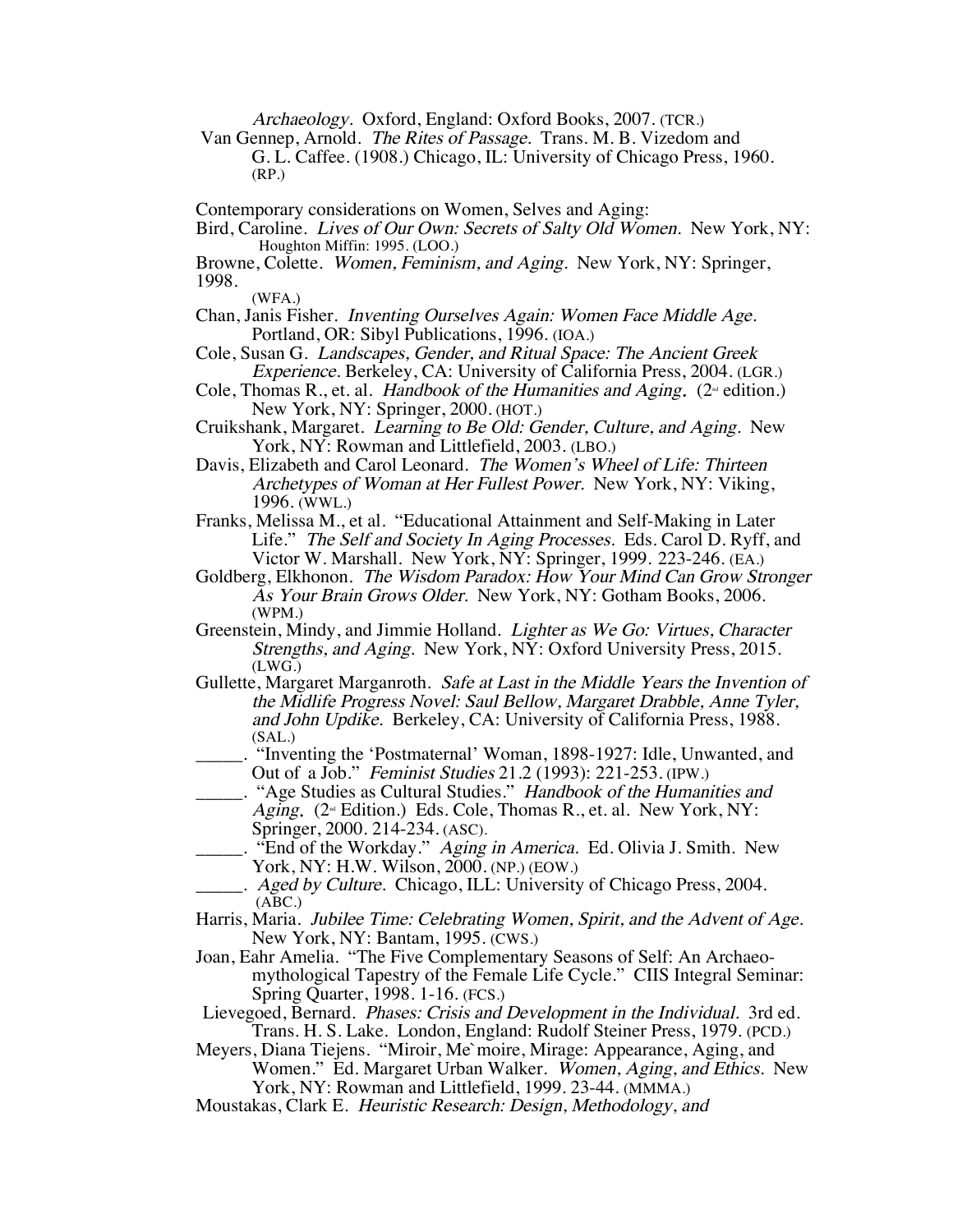Applications. Newbury Park, CA: Sage Publications, 1990. (HRD.)

Pre`tat, Jane R. Coming to Age: The Croning Years and Late-Life

Transformation. Toronto, Canada: Inner City Books, 1994. (CAC.)

Ranck, Shirley Ann. Cakes for the Queen of Heaven: An Exploration of Women's

Power Past, Present and Future. Chicago, Ill: Delphi Press, 1995. (CQ.)

- Rubin, Lillian B. Women of a Certain Age: The Midlife Search for Self. New York, NY: Harper and Row, 1990. (WCA.)
- Ray, Ruth E. Beyond Nostalgia: Aging and Life-Story Writing. Charlottesville, VA: University Press of Virginia, 2000. (BNA.)
- Ryff, Carol D., and Victor W. Marshall, eds. The Self and Society in Aging Processes. New York, NY: Springer, 1999. (SSA.)
- Sheehy, Gail. New Passages: Mapping Your Life Across Time. New York, NY: Random House, 1995. (NPM.)
- Walker, Barbara G. The Crone: Woman of Age, Wisdom and Power. San Francisco, CA: Harper and Row, 1985. (TC.)
- Walker, Margaret Urban. Mother Time: Women, Aging, and Ethics. New York, NY: Rowman & Littlefield, 1999, 32. (MTW.)
- Woodward, Kathleen M. Figuring Age: Women, Bodies, Generations Theories of Contemporary Culture. Bloomington, IN: Indiana University Press, 1999. (FAW.)

IMAGE: ÇATAL HÜYÜK, DOUBLE DISK GODDESSES, (ANATOLIA) TURKEY. IMAGE © GSA. DESCRIPTION: ÇATAL HÜYÜK (HÖYÜK) DOUBLE GODDESSES, (ANATOLIA) TURKEY SLIDE LOCATION , SHEET , ROW , SLEEVE , SLIDE # , BCE. ON LOCATION. NOTE 1: FIELDWORK PROJECT 1986. PHOTO NOTE KEY: KARVONIDES 7-4-16 EMAIL. PHOTO NOTE: FOR FURTHER INFORMATION ON DOUBLE GODDESS IMAGE, SEE: (DG: 43, FIG. 1.25; 14, FIG. 0.9.) ALSO SEE: (ACI: 55, FIG. A 50; CH: 201, FIG. 70 – 71.) PHOTO NOTE: FOR FURTHER RESEARCH AND IMAGES: RESOURCE: MUSEUM ART RESOURCE. RESOURCE: BRITISH MUSEUM. PHOTO NOTE: ILLUSTRATION TBD, CHRISI KARVONIDES' TEAM.

IMAGE: DOUBLE HERAS: BOEOTIA, GREECE. PHOTO: © GSA. DESCRIPTION: DOUBLE HERAS, BOEOTIA, GREECE. (DG: 85, FIG. 2.17.) AN ALTERNATIVE INTERPRETATION OF THIS DOUBLE GODDESS IS DEMETER/ PERSEPHONE. SLIDE LOCATION MSC. GREECE, SHEET 2, ROW 2, SLEEVE 3, SLIDE #35, BCE. CO\_MGR\_S2\_R2\_SL3\_S35. SHOT ON LOCATION: BRITISH MUSEUM: LONDON, ENGLAND. NOTE 1: FORMER GODDESSES WHO WERE KNOWN FOR POWER IN THEIR OWN RIGHT, BECAME SUBORDINATE TO THE GODS AS DAUGHTERS, OR WIVES SUCH AS HERA, OR MILITARIZED ICONS I.E. ATHENA (RGS). NOTE 2: FIELDWORK PROJECT 1998-2002.

IMAGE: DOUBLE GODDESS: KULTEPE, (ANATOLIA) TURKEY. PHOTO: © GSA. DESCRIPTION: DOUBLE GODDESS, KULTEPE, (ANATOLIA) TURKEY. SLIDE LOCATION TURKEY, SHEET 58, ROW 1, SLEEVE 5, SLIDE #694, 1790-1700 BCE. CO\_TUR\_S58\_R1\_SL5\_S694.jpg SHOT ON LOCATION: MUSEUM OF ANATOLIAN CULTURES: ANKARA, (ANATOLIA) TURKEY. NOTE 1: FIELDWORK PROJECT 1998.

IMAGE: PAIRED WOMEN CHATTING, MYRINA GREECE.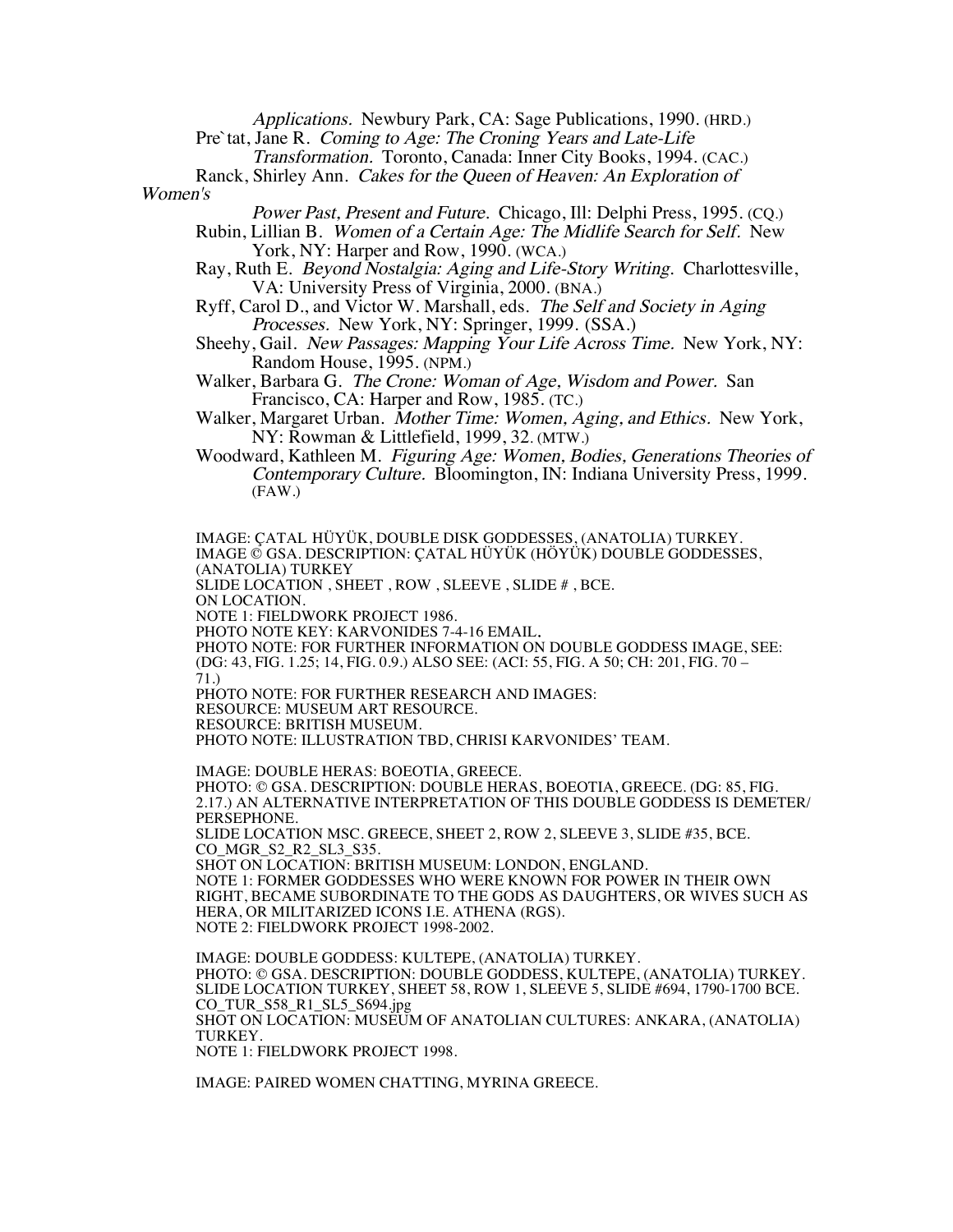PHOTO: © GSA. DESCRIPTION: TERRACOTTA FIGURE OF TWO WOMEN CHATTING. FROM MYRINA GREECE. SLIDE LOCATION RE-GENESIS PHASE 1, SHEET 5, ROW 2, SLEEVE 3, SLIDE #26A, 100 BCE.

IT\_RPO\_S5\_R2\_SL3\_S26A.jpg

SHOT ON LOCATION: BRITISH MUSEUM: LONDON, ENGLAND. NOTE 1: "SCULPTURED AND PAINTED IMAGE OF TWO WOMEN SHARING AN INTIMATE MOMENT, SUGGESTING THAT FEMALE SAME–SEX LOVE HAPPENED IN ROMAN TIMES (DG: 216)." NOTE 2: FIELDWORK PROJECT 1998.

IMAGE: SEATED DOUBLE GODDESS GGANTIJA (GIGANTIJA): GOZO, MALTA. PHOTO: © GSA. DESCRIPTION: SEATED DOUBLE GODDESS WITH ONE HOLDING AN INFANT AND THE OTHER HOLDING A CUP FROM BROCHTORFF/XAGHRA CIRCLE, GGANTIJA (GIGANTIJA) ON GOZO, MALTA. SLIDE LOCATION MALTA, SHEET 6, ROW 1, SLEEVE 3, SLIDE #24, 5800 BCE. CO MAL S6 R1 SL3 S24. SHOT ON LOCATION: NATIONAL MUSEUM OF ARCHAEOLOGY: VALLETTA, MALTA. NOTE 1: (DG: 68-73.)

NOTE 2: FIELDWORK PROJECT 1980'S.

IMAGE: GGANTIJA (GIGANTIJA) TEMPLE: GOZO, MALTA. PHOTO: © GSA. DESCRIPTION: AERIAL VIEW OF DOUBLE TEMPLE FROM BROCHTORFF/ XAGHRA CIRCLE NEAR GGANTIJA (GIGANTIJA), GOZO, MALTA. UNDER THE TEMPLE ARE A SERIES OF UNDERGROUND CAVES SIMILAR TO LATER HYPOGEUM ON MALTA. SLIDE LOCATION MALTA, SHEET 4, ROW 4, SLEEVE 1, SLIDE #13, 4000-3500 BCE. ON CO\_MAL\_S4\_R4\_SL1\_S13. SHOT ON LOCATION: GGANTIJA (GIGANTIJA): GOZO, MALTA. NOTE 1: (COG: 172-181.) NOTE 2: FIELDWORK PROJECT 1985. PHOTO NOTE: ILLUSTRATOR, CHRISI KARVONIDES' TEAM.

IMAGE: AERIAL VIEW OF SIMILAR HAGAR QIM TEMPLE: MALTA. PHOTO: © GSA. DESCRIPTION: AERIAL VIEW OF SIMILAR HAGAR QIM DOUBLE TEMPLE, MALTA. SLIDE LOCATION MALTA, SHEET 1, ROW 1, SLEEVE 4, SLIDE #20, 3000 BCE. CO\_MAL\_S1\_R1\_SL4\_S20.jpg SHOT ON LOCATION: HAGAR QIM (HARAH-EEM), MALTA. NOTE 1: FIELDWORK PROJECT 1985. PHOTO NOTE: ILLUSTRATION ENHANCEMENT, CHRISI KARVONIDES' TEAM.

IMAGE: DOUBLE SPHINX GATE TO ALACA HÜYÜK TEMPLE: (ANATOLIA) TURKEY. PHOTO: © GSA. DESCRIPTION: DOUBLE GODDESS SPHINX GATE TO ALACA HÜYÜK TEMPLE, (ANATOLIA) TURKEY. (DG: 147.) ALSO SEE CATHEDRA GODDESS ON RIGHT CORNER OF PROCESSIONAL FRONT WALL. SLIDE LOCATION TURKEY, SHEET 64, ROW 4, SLEEVE 3, SLIDE #813, 1450-1200 BCE. CO\_TUR\_S64\_R4\_SL3\_S813 SHOT ON LOCATION: ALACA HÜYÜK: (ANATOLIA) TURKEY. NOTE 1: THE SPHINX GATE DATES FROM THE HITTITE PERIOD THAT FOLLOWED THE HATTI PERIOD FROM 14-CENTURY BCE. NOTE 2: FIELDWORK PROJECT 1986.

IMAGE: DOUBLE EYE GODDESS: TELL BRAK, NORTHERN SYRIA. PHOTO: © GSA. DESCRIPTION: DOUBLE EYE GODDESS FROM TELL BRAK TEMPLE, NORTHERN SYRIA. (DG: 109, FIG. 3.7.) SLIDE LOCATION NEAR EAST, SHEET 8, ROW 2, SLEEVE 4, SLIDE #17, 3300-3000 BCE. CU\_NEA\_S8\_R2\_SL4\_S17.jpg SHOT ON LOCATION: BRITISH MUSEUM: LONDON, ENGLAND. NOTE 1: FIELD WORK 2002.

IMAGE: GOLD DOUBLE EYE GODDESS NECKLACE: (ANATOLIA) TURKEY. PHOTO: © GSA. DESCRIPTION: GOLD DOUBLE EYE GODDESS NECKLACE, (ANATOLIA) TURKEY.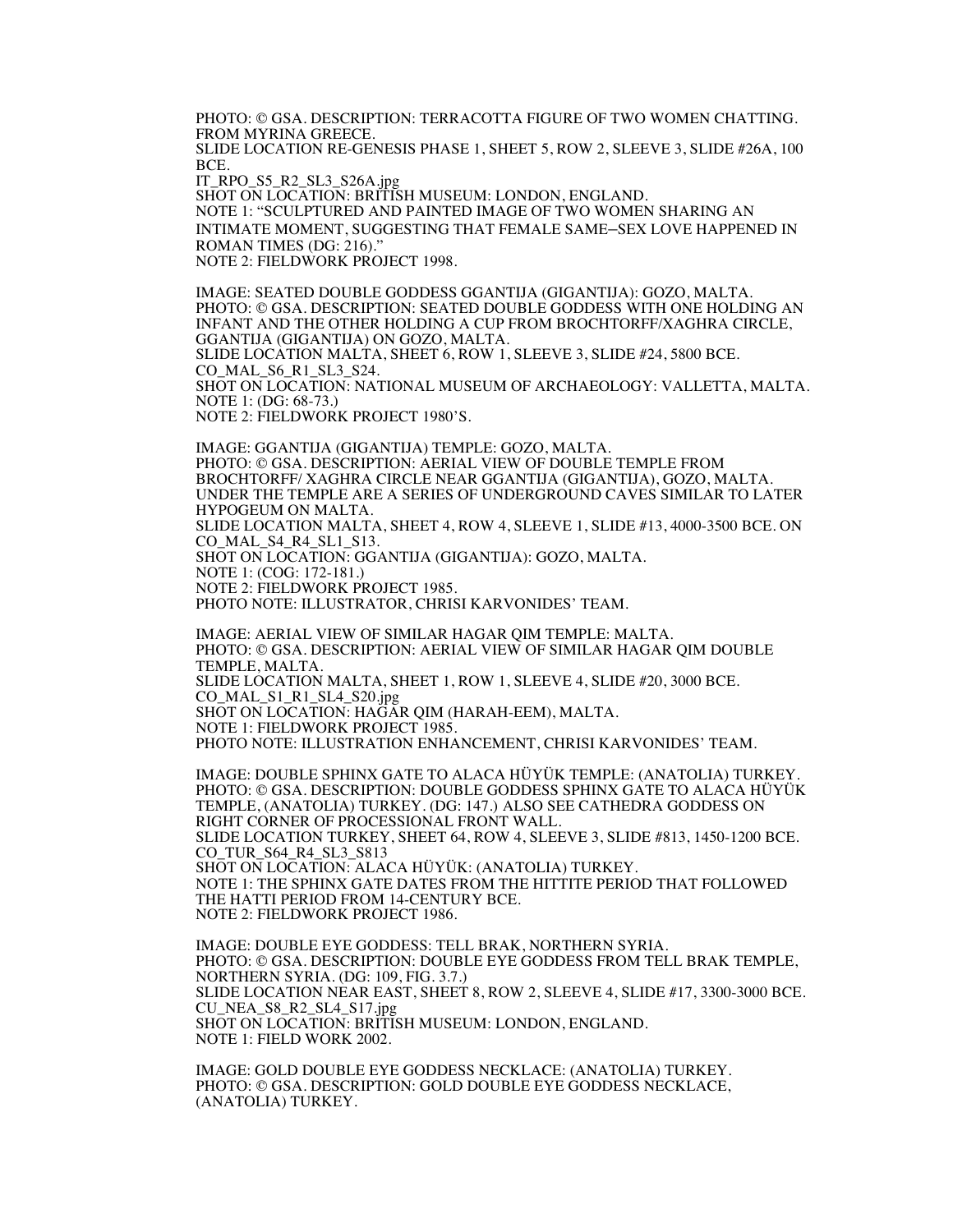SLIDE LOCATION TURKEY, SHEET 56, ROW 2, SLEEVE 2, SLIDE #658, BCE CO\_TUR\_S56\_R2\_SL2\_S658.jpg SHOT ON LOCATION: MUSEUM OF ANATOLIAN CULTURES: ANKARA, (ANATOLIA) TURKEY. NOTE 1: FIELDWORK PROJECT 1986.

IMAGE: DOUBLE AND PREGNANT EYE GODDESSES FROM TELL BRAK TEMPLE: NAGAR, MESOPOTAMIA. SHOT PHOTO: © GSA. DESCRIPTION: DOUBLE AND PREGNANT EYE GODDESSES FROM TELL BRAK TEMPLE, NAGAR, MESOPOTAMIA. SLIDE LOCATION NEAR EAST, SHEET 8, ROW 3, SLEEVE 2, SLIDE #14, BCE. CU\_NEA\_S8\_R3\_SL2\_S14.jpg SHOT ON LOCATION: BRITISH MUSEUM: LONDON, ENGLAND. NOTE 1: FIELDWORK PROJECT 2002.

IMAGE: MINOAN – MYCENAEAN DOUBLE BEE PENDANT, MALIA CRETE. PHOTO: © GSA. DESCRIPTION: GOLD MINOAN – MYCENAEAN PENDANT OF DOUBLE BEE GODDESS INC. TWO BEES CARRYING A DROP OF HONEY. SLIDE LOCATION MSC. GREECE, SHEET 4, ROW 1, SLEEVE 5, SLIDE #30, BCE. CO\_MGR\_S4\_R1\_SL5\_S30. SHOT ON LOCATION: CHRYSOLAKOS, MALLIA NECROPOLIS AT THE HERAKLION

ARCHAEOLOGICAL MUSEUM: CRETE, GREECE. NOTE 1: (DG: 100.)

NOTE 2: FIELDWORK PROJECT 1982.

IMAGE: DOUBLE GODDESS NEKHBET AND ISIS ON TUTANKHAMEN'S FUNERARY MASK: VALLEY OF THE KINGS, EGYPT.

PHOTO: © GSA. DESCRIPTION: TUTANKHAMEN'S GOLD FUNERARY MASK WITH FAIENCE, PLUS VULTURE GODDESS NEKHBET (NECHBET OR NEKHEBIT) AND SERPENT GODDESS ISIS OR BUTO/WEDJAT \* ON HIS BROW: TOMB IN VALLEY OF THE KINGS, EGYPT.

SLIDE LOCATION RE-GENESIS PHASE 2, SHEET 3, ROW 2, SLEEVE 4, SLIDE #244, 1350 BCE.

IT\_RPT\_S3\_R2\_SL4\_S244.jpg

SHOT ON LOCATION: MUSEUM OF EGYPTIAN ANTIQUITIES: CAIRO, EGYPT. NOTE 1: DOUBLE GODDESS VULTURE AND COBRA (DG: 83-84; RGS). NOTE 2:

AMONG THE EARLIEST DEITIES CONNECTED WITH THE PHARAOHS WERE THE GODDESSES OF THE SOUTH AND THE NORTH, THE VULTURE AND THE COBRA. NEKHBET, THE VULTURE, WAS THE GODDESS OF THE SOUTH, AND ESSENTIALLY THE PROTECTOR OF THE KING. IT WAS THIS ROLE OF PROTECTOR THAT PERHAPS CAUSED THE VULTURE TO BE CHOSEN AS HER EMBLEM (OR INCARNATION), FOR THE VULTURE HAVING A LARGER SPREAD OF WING THAN ANY OTHER EGYPTIAN BIRD GIVES A GREATER SENSE OF PROTECTION WHEN SEEN COVERING HER NESTLINGS. … THE CULT OF THE COBRA [WADJET] WAS [ALSO] VERY ANCIENT IN EGYPT, SO MUCH SO THAT IN HIEROGLYPHS THE CORRECT DETERMINATIVE FOR THE WORD 'GODDESS,' OR FOR THE NAME OF A GODDESS, IS THE PICTURE OF THE COBRA. …THE COBRA WITH SPREAD HOOD READY TO STRIKE WAS WORN BY ALL PHARAOHS ON THE FOREHEAD AS THE EMBLEM OF ROYALTY (STWE: 114-115; RGS).

NOTE 3: \* BUTO IS ALSO KNOWN AS WEDJAT, WADJET, EDJO, AND UDJO. NOTE 4: FIELDWORK PROJECT 1985-1989.

IMAGE: GSA ILLUSTRATION OF YAZILIKAYA, (ANATOLIA) TURKEY. IMAGE © GSA. DESCRIPTION: ILLUSTRATION BELOW OF THE YAZILIKAYA SANCTUARY INCLUDING, HEPATU (#43), HURRIAN ISHTAR (#36-38), AND DOUBLE GODDESS \* (#45-46) STANDING BEHIND HEPATU'S SON TUDHALIYA IV, SHARMA, OR SHARRUMA (#44) WITH DOUBLE-AXE CONJOINED AT APEXES. (TOL: 115.) \* (DG: 150: FIG, 4.17.) (SLIDE LOCATION TURKEY , SHEET , ROW , SLEEVE , SLIDE # , BCE. ON LOCATION: ILLUSTRATION/IMAGE IN PROCESS. NOTE 1: ILLUSTRATION IS VIA ATAMAN HOTEL INDUSTRIES NOTE 2: FIELDWORK PROJECT 1989.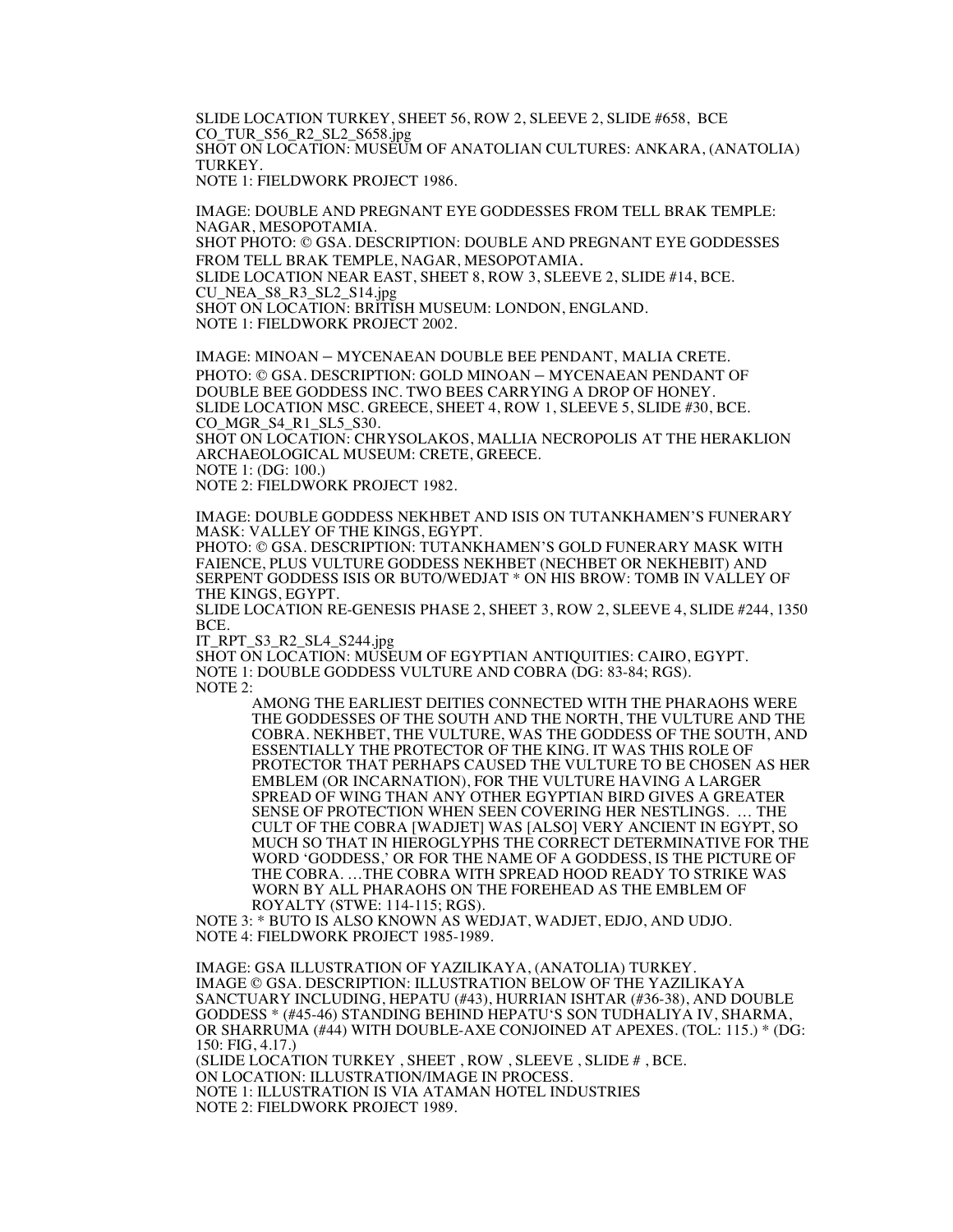PHOTO NOTE: ILLUSTRATION TBD, CHRISI KARVONIDES' TEAM. PHOTO NOTE: FOR FURTHER RESEARCH AND IMAGES: RESOURCE: ARCHAEOLOGY, ARCHITECTURE & ART. RESOURCE: BRITISH MUSEUM.

IMAGE: DOUBLE GODDESS DEMETER – PERSEPHONE: GREECE. PHOTO: © GSA. DESCRIPTION: IDENTICAL DOUBLE GODDESS DEMETER – PERSEPHONE WITH AQUATIC BIRD – HEADDRESS, CORINTH, GREECE. SLIDE LOCATION MSC. GREECE, SHEET 2, ROW 2, SLEEVE 3, SLIDE #35, 600 BCE. CO\_MGR\_S2\_R2\_SL3\_S35. SHOT ON LOCATION: BRITISH MUSEUM: LONDON, ENGLAND.

 $NOTE<sub>1</sub>$ 

DEMETRES IS A NAME SOMETIMES GIVEN TO DEMETER AND PERSEPHONE//KORE THAT NOT ONLY 'STRESSES THE ONENESS OF THEIR DIVINITY' BUT ALSO CAN MAKE IT DIFFICULT TO TELL MOTHER AND DAUGHTER APART, ILLUSTRATING AN ARCHETYPAL MOTHER/DAUGHTER BOND (BGH: 94; RGS).

NOTE 2:

'TWO IMAGES REPRESENT ONE GODDESS IN TWO GUISES, HER OLDER AND YOUNGER ASPECTS.' IN THE WINTER THEY ARE SEPARATED BUT COME THE SPRING THEY ARE ONCE AGAIN REUNITED (TLG: 161; RGS). (SOURCE: ENTRY ABOVE.)

NOTE 3: SEE GOODISON FOR FURTHER FIGURES OF FEMALE PAIRS. (MHE: 152.) NOTE 4: FIELDWORK PROJECT 1985-1989.

IMAGE: DOUBLE GODDESS THALASSA AND GAIA, PARTHENON ATHENS, GREECE. PHOTO: © GSA. DESCRIPTION: INTERPRETATION OF DOUBLE MARBLE GODDESS IS THALASSA (OF THE SEA) AND GAIA (OF THE EARTH), PARTHENON, ATHENS, GREECE.

SLIDE LOCATION MSC. GREECE, SHEET 3, ROW 3 SLEEVE 5, SLIDE #28, 600 BCE. CO\_MGR\_S3\_R3\_SL5\_S28.

SHOT ON LOCATION: BRITISH MUSEUM: LONDON, ENGLAND.

NOTE 1: ALTERNATE INTERPRETATION IS DEMETER – PERSEPHONE/KORE. NOTE 2: SEE GOODISON FOR FURTHER FIGURES OF FEMALE PAIRS. (MHE: 152.) NOTE 3: FIELDWORK PROJECT 2002.

IMAGE: DOUBLE GODDESS DEMETER – PERSEPHONE: IZMIR, (ANATOLIA) TURKEY. PHOTO: © GSA. DESCRIPTION: MARBLE DOUBLE GODDESS DEMETER – PERSEPHONE: IZMIR, TURKEY.

SLIDE LOCATION TURKEY, SHEET 111, ROW 2, SLEEVE 5, SLIDE #Bj255, 150-30 BCE. CO\_TUR\_S111\_R2\_SL5\_SBj255

SHOT ON LOCATION: IZMIR ARCHAEOLOGICAL MUSEUM: IZMIR, (ANATOLIA) TURKEY.

NOTE 1: SEE GOODISON FOR FURTHER FIGURES OF FEMALE PAIRS. (MHE: 152.) NOTE 2: FIELDWORK PROJECT 1986.

IMAGE: DOUBLE GODDESS DEMETER – PERSEPHONE: GREECE. PHOTO: © GSA. DESCRIPTION: LIFE SIZE GREEK MARBLE STATUE OF TWIN GODDESS DEMETER – PERSEPHONE, GREECE. SLIDE LOCATION MSC. GREECE, SHEET 3, ROW 3, SLEEVE 2, SLIDE #24, BCE.

CO\_MGR\_S3\_R3\_SL2\_S24. SHOT ON LOCATION: BRITISH MUSEUM: LONDON, ENGLAND. NOTE 1: SEE GOODISON FOR FURTHER FIGURES OF FEMALE PAIRS. (MHE: 152.) NOTE 2: FIELDWORK PROJECT 1998-2002.

IMAGE: DOUBLE ASTARTE – TYPE GODDESSES, RHODES, GREECE. PHOTO: © GSA. DESCRIPTION: BONE OR IVORY CARVING OF DOUBLE ASTARTE– TYPE GODDESSES WITH DECORATED HIGH POLOS, RHODES, GREECE. SLIDE LOCATION MSC. GREECE, SHEET 1, ROW 3, SLEEVE 1, SLIDE #21 (NO. 4), 1050- 520 BCE.<br>CO MGR\_S1\_R3\_SL1\_S21. SHOT ON LOCATION: BRITISH MUSEUM: LONDON, ENGLAND.

NOTE 1: FIELDWORK PROJECT 2002.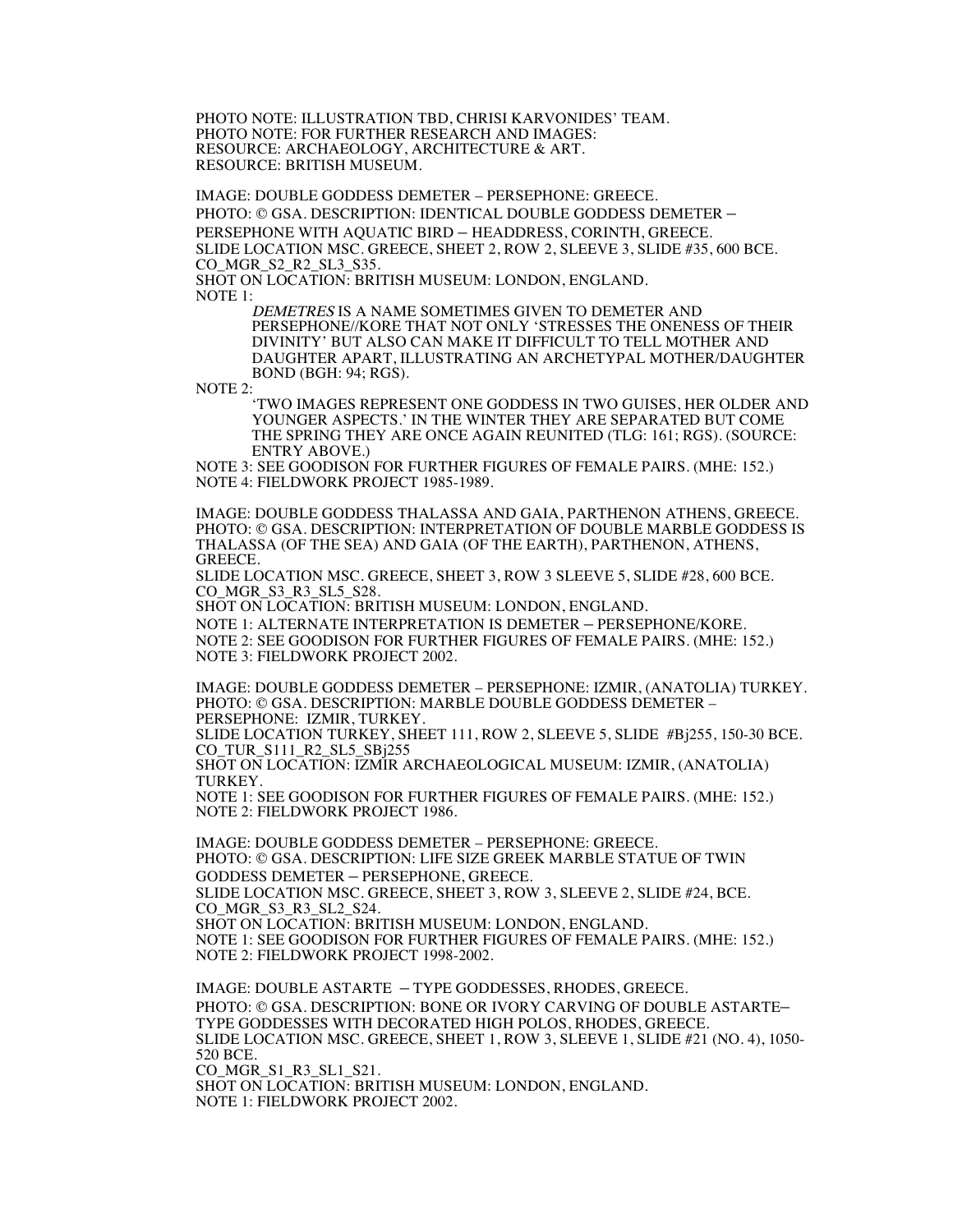IMAGE: DOUBLE PLANK GODDESS: RHODES, GREECE. PHOTO: © GSA. DESCRIPTION: DOUBLE PLANK GODDESS. SLIDE LOCATION RHODES, SHEET 1, ROW 4, SLEEVE 1, SLIDE #8, BCE. CO\_RHO\_S1\_R4\_SL1\_S8. SHOT ON LOCATION: RHODES MUSEUM: RHODES, GREECE. PHOTO NOTE: ILLUSTRATOR, CHRISI KARVONIDES' TEAM. NOTE 1: FIELDWORK PROJECT 1985.

IMAGE: DOUBLE PLANK GODDESS, CYPRUS. PHOTO: © GSA. DESCRIPTION: DOUBLE PLANK GODDESS WITH NUMEROUS SPIRALS, CYPRUS. SLIDE LOCATION CYPRUS, SHEET 2, ROW 1, SLEEVE 2, SLIDE #62, c. 2500-1900 BCE. CU\_CYP\_S2\_R1\_SL2\_S62.

SHOT ON LOCATION: ARCHAEOLOGICAL MUSEUM: LIMASSOL, CYPRUS. NOTE 1: FIELDWORK PROJECT 1988.

PHOTO NOTE: ILLUSTRATION ENHANCEMENT, CHRISI KARVONIDES' TEAM.

IMAGE: DOUBLE GODDESS WITH DOT AND CIRCLE: KULTEPE, (ANATOLIA) TURKEY. PHOTO: © GSA. DESCRIPTION: ASSYRIAN DOUBLE GODDESS WITH TRIANGULAR HEADS ON A MEMORIAL SUN DISK INC. DOT AND CIRCLE (CIRCUMPUNCT) = PRIMARY WOMB-SPARK.

SLIDE LOCATION TURKEY, SHEET 57, ROW 4, SLEEVE 1, SLIDE #685,  $3^{\omega}$  C. BCE. CO\_TUR\_S57\_R4\_SL1\_S685.jpg

SHOT ON LOCATION: MUSEUM OF ANATOLIAN CULTURES: ANKARA, (ANATOLIA) TURKEY.

NOTE 1: HATTIAN GODDESSES INTRODUCED AROUND 3500 BCE INCLUDES: CYBELE/KYBELE AND KULTEPE. KULTEPE WAS THE SUN GODDESS ARINNA, ALSO LATER KNOWN AS GODDESS WURUSEMU AND GODDESS ARINITTI (RGS). (SOURCE: ENTRY ABOVE.)

NOTE 2: SEE WINN AND PETRIE FOR FURTHER EXAMPLES OF THE CONCENTRIC CIRCLE AND DOT (CIRCUMPUNCT) MOTIF. M. M. WINN. (PW: 90, 119, 148, 313.) FLINDERS PETRIE. (DPA: XLIX, #OF 7 - #OF 9 - #OG 5.) NOTE 3: FIELDWORK PROJECT 1986.

IMAGE: DOUBLE GODDESS INANNA/ERESHKIGAL: BABYLON. PHOTO: © GSA. DESCRIPTION: STIFF NUDE SNAKE – BIRD INANNA/ERESHKIGAL GODDESS, UR, BABYLON.

SLIDE LOCATION NEAR EAST, SHEET 2, ROW 2, SLEEVE 3, SLIDE #20, 4000-3500 BCE. CU\_NEA\_S2\_R2\_SL3\_S20.jpg

SHOT ON LOCATION: BRITISH MUSEUM: LONDON, ENGLAND.

NOTE 1: SCHEMATIC RENDERING SIMILAR TO CUCUTENI STIFF NUDE GRAVE FINDS. (LOG: 199; COG: 111.)

NOTE 2: FIELDWORK PROJECT 1998-2002.

IMAGE: DOUBLE GODDESS INANNA/ISHTAR WITH CROWN OF HORNS: URUK, MESOPOTAMIA.

PHOTO: © GSA. DESCRIPTION: DOUBLE GODDESS INANNA/ISHTAR WITH CROWN OF HORNS AND TIERED ROBE HOLDING LION-HEADED MACE. "MESOPOTAMIANS SAW INANNA – ISHTAR AS A SINGLE UNIFIED DEITY (QH: 29)."

SLIDE LOCATION NEAR EAST, SHEET 4, ROW 1, SLEEVE 4, SLIDE #17E, BCE. CU\_NEA\_S4\_R1\_SL4\_S17E.jpg

SHOT ON LOCATION: MUSÉE DU LOUVRE: PARIS, FRANCE.

NOTE 1:

NORTHERN SUMERIAN GODDESS INANNA WAS FUSED TOGETHER WITH HER COUNTERPART, SOUTHERN AKKADIAN ISHTAR. AS THROUGHOUT ANCIENT CIVILIZATIONS, POLYTHEISTIC DOUBLE GODDESS INANNA/ISHTAR CONSOLIDATED POLITICAL EFFORTS, SACRED LITERATURE, THEOLOGY, AND CRUCIAL COMMUNITY ENDEAVORS AS WELL AS NATIONAL CELEBRATIONS INCLUDING SACRED MARRIAGE-RITES AND BLOOD MYSTERIES (RGS: 1750, ISHTAR).

NOTE 2: THE IMAGE OF THE HOOK OR CROZIER WAS COMMON TO SUMERIAN INANNA AS THE SYMBOL OF THE REED BUNDLES OR PILLARS THAT PROTECTED THE HARVEST (RGS).

NOTE 3: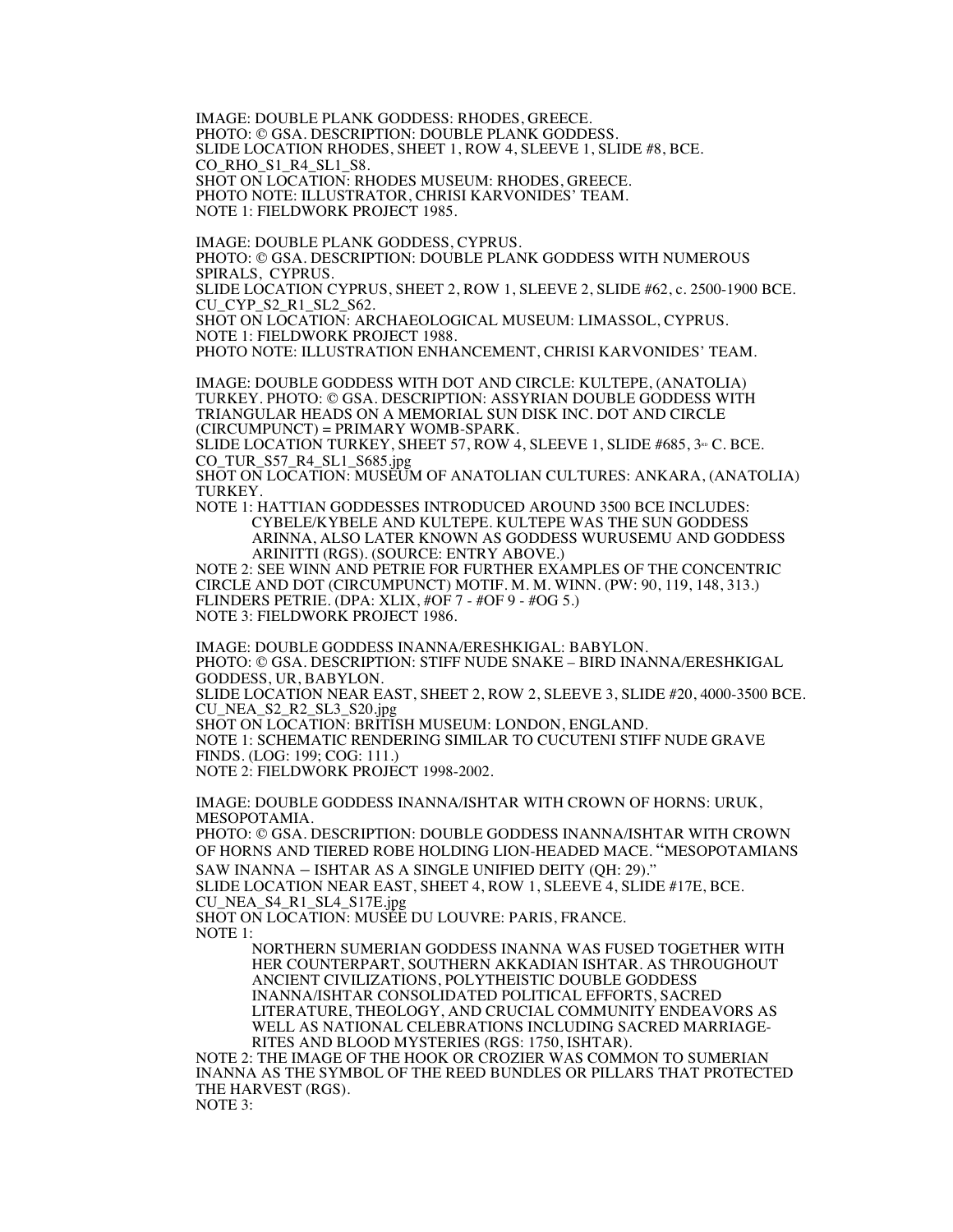INANNA'S HOOK WAS INHERITED BY CHRISTIAN BISHOPS AS A SCEPTER OF OFFICE. A COMMON THEME FOR THE FANCIER ELABORATELY CURVED CROZIER OF BISHOPS WAS A COILED DRAGON OR SERPENT HEAD (RGS). (BFV; CDBL.)

NOTE 4: FOR FURTHER DISCUSSIONS AND GSA IMAGES OF THE STYLIZED HOOK, CROZIER OR STAFF PLUS SUMERIAN INANNA, SEE: 4000, ALACA HÜYÜK, (ANATOLIA) TURKEY; AND 1349, TUTANKHAMEN (RGS). (TEG: 74-76; MG, 97. FIG. 66.)

NOTE 5: FIELDWORK PROJECT 1980-1989.

IMAGE: DOUBLE GODDESS OF LAUSSEL, SOUTHERN FRANCE. PHOTO: © GSA. DESCRIPTION: INCISED OVAL OF DOUBLE GODDESS OF LAUSSEL WITH PENDULOUS BREASTS, SWOLLEN BELLY, AND EXTENDED ARMS INC. MIRROR IMAGE ON BOTTOM HALF OF OVAL. (LOG: 172, FIG. 272.) SLIDE LOCATION, SHEET , ROW , SLEEVE , SLIDE # , 25,000-20,000 BCE. SHOT ON LOCATION: LAUSSEL DORDOGNE.) NOTE 1: FIELDWORK PROJECT. PHOTO NOTE: ILLUSTRATOR, CHRISI KARVONIDES. PHOTO NOTE: FOR FURTHER GODDESS OF LAUSSEL RESEARCH AND IMAGES: RESOURCE: ARCHAEOLOGY, ARCHITECTURE & ART. RESOURCE: MUSEUM ART RESOURCE. RESOURCE: BRITISH MUSEUM.

IMAGE: MINIATURE DOUBLE GODDESS: ALACA HÜYÜK, (ANATOLIA) TURKEY. PHOTO: © GSA. DESCRIPTION: BRONZE (OR HAMMERED GOLD) MINIATURE/S OF DOUBLE GODDESS/ES FROM ROYAL FEMALE BURIALS, ALACA HÜYÜK, (ANATOLIA) TURKEY. OTHER ITEMS INCLUDE BRONZE STANDARDS, WATER MIRROR (OR FRYING PAN) PLUS A GOLD CROWN AND BRACELETS. SLIDE LOCATION, SHEET, ROW , SLEEVE , SLIDE # , 2300 BCE. LOCATION: MUSEUM OF ANATOLIAN CULTURES: ANKARA, (ANATOLIA) TURKEY. NOTE 1: FOR FURTHER INFORMATION, SEE: PLATE VIII, Fig. 7; AND DG: 107-108. NOTE 2: FIELDWORK PROJECT 1987. PHOTO NOTE: FOR FURTHER ALACA HÜYÜK DOUBLE GODDESS RESEARCH AND IMAGES: RESOURCE: (MUSEUM ART RESOURCE.) RESOURCE: (BRITISH MUSEUM: LONDON, ENGLAND.) RESOURCE: (ARCHAEOLOGY, ARCHITECTURE & ART.)

IMAGE: DOUBLE GODDESS GORGON MEDUSA: DIDYMA (DIDYMAION), (ANATOLIA) TURKEY.

PHOTO: © GSA. DESCRIPTION: DOUBLE CRONE GORGON MEDUSA OF APOTROPAIC POWERS (SDG: 217) WITH SERPENT HAIR, DIDYMA (DIDYMAION), TURKEY. SLIDE LOCATION TURKEY, SHEET 95, ROW 3, SLEEVE 1, SLIDE #Bf49, BCE. CO\_TUR\_S95\_R3\_SL1\_SBf49 SHOT ON LOCATION: DIDYMA (DIDYMAION), (ANATOLIA) TURKEY.

NOTE 1: TEMPLE FIRST LAYER IS 2,600 YEARS OLD: HELLENISTIC LAYER IS FROM 300 BCE.

NOTE 2: "[GORGON] AS VIEWED IN THE PRE–PATRIARCHAL AGE, THIS SAME GODDESS IN WHOM DEATH AND LIFE RESIDE WAS HERSELF THE MYTHIC GARDEN WHEREIN DEATH AND LIFE – THE TWO QUEENS – WERE ONE" (MOG: 72). NOTE 3: "NOT INFREQUENTLY, THE SHEILA-NA-GIG IS COMPARED TO CLASSICAL BAUBO (PERSONIFIED YONI) (FEF: 93-99) AND GORGON (GORGO) MEDUSA (MEDOUSA)" (SDG: 216-17; RGS). (SOURCE: ENTRY ABOVE.) NOTE 4: FIELDWORK PROJECT 1986.

IMAGE: DOUBLE GODDESS ASHERAH – ASTARTE PRESENTING HER BREASTS, ANCIENT IRAN. SLIDE LOCATION NEAR EAST, SHEET 12, ROW 2, SLEEVE 3, SLIDE #31, BCE. CU\_NEA\_S12\_R2\_SL3\_S31.jpg SHOT ON LOCATION: BRITISH MUSEUM: LONDON, ENGLAND. NOTE 1: RE. GREEK TRANSLATION IN THE OT, ASTARTE/ASTARTE WERE ALL BUT SYNONYMOUS OF DUAL – GODDESSES. (MOO: 382-383.) NOTE 2: ABOVE IMAGE MAY ALSO BE INANNA.